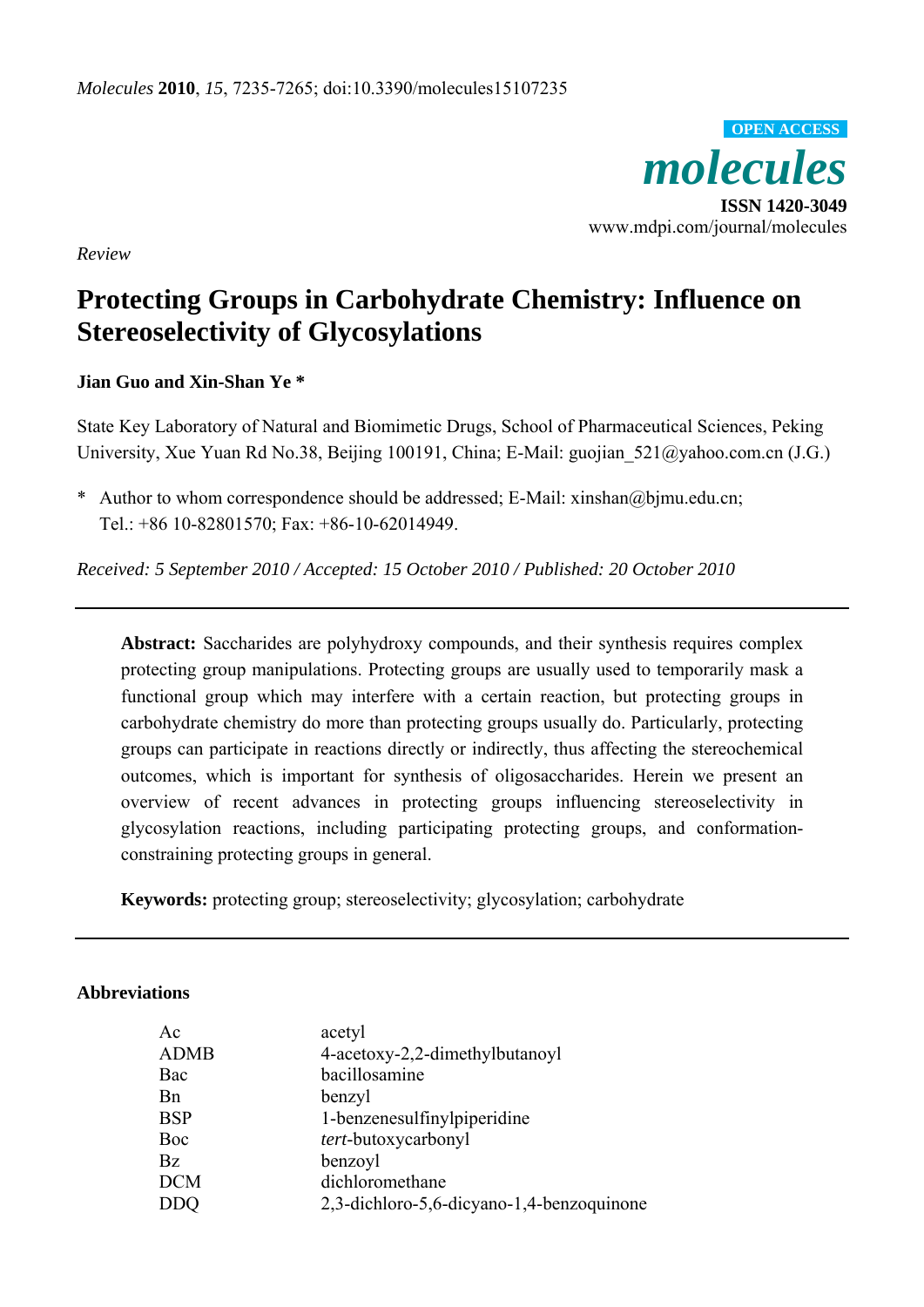| <b>DMBPP</b> | 3-(2-hydroxyphenyl)-3,3-dimethylpropanoate              |
|--------------|---------------------------------------------------------|
| <b>DMTM</b>  | 2,2-dimethyltrimethylene                                |
| <b>DTBMP</b> | 2,6-di-tert-butyl-4-methylpyridine                      |
| <b>DTBS</b>  | di-tert-butylsilylene                                   |
| FPsc         | fluorous propylsulfonylethoxycarbonyl                   |
| Hex          | hexyl                                                   |
| MP           | $p$ -methoxyphenyl                                      |
| Msc          | methylsulfonylethoxycarbonyl                            |
| <b>NAP</b>   | 2-napthylmethyl                                         |
| <b>NIS</b>   | N-iodosuccinimide                                       |
| Pent         | $n$ -pentenol                                           |
| Phth         | phthalimido                                             |
| Pic          | 2-Pyridylmethyl                                         |
| <b>PMB</b>   | $p$ -methoxybenzyl                                      |
| <b>STaz</b>  | S-thiazolyl                                             |
| <b>TIPDS</b> | 3,5-O-tetraisopropyldisiloxanylidene                    |
| <b>TBDMS</b> | tert-butyldimethylsilyl                                 |
| <b>TCP</b>   | N-tetrachlorophthalimido                                |
| <b>TMBPP</b> | 3-(2-hydroxy-4,6-dimethylphenyl)-3,3-dimethylpropanoate |
| <b>Tf</b>    | trifluoromethanesulfonyl                                |
| <b>TMS</b>   | trimethylsilyl                                          |
| Tol          | toluene                                                 |
| Troc         | 2,2,2-trichloroethoxycarbonyl                           |
| <b>TTBP</b>  | 2,4,6-tri- <i>tert</i> -butylpyrimidine                 |

#### **1. Introduction**

In recent years, it has been widely recognized that oligosaccharides and glycoconjugates play important roles in diverse biological processes, including viral and bacterial infections, cell growth and proliferation, cell–cell communication, as well as immune response [1-5]. Studies on carbohydrates draw unprecedented attention, but still fall behind that on proteins and nucleic acids. A major obstacle is related to the fact that it is difficult to get enough and structurally well-defined carbohydrates and glycoconjugates, which often exist in nature at low-concentrations and in micro-heterogeneous forms. Chemical synthesis of oligosaccharides is one of the approaches to solve this problem.

Although great progress has been made in the construction of complex oligosaccharides [6-12], synthesis of oligosaccharides is still a difficult task and has not been realized in the routine automatic pattern. On the one hand, carbohydrates contain large numbers of the same functional groups, and they must be differentiated to achieve chemoselectivity and regioselectivity. On the other hand, glycosyl donors and acceptors can be connected by either α or β linkages. The anomeric mixtures cannot be directly used for biological research, and of course, this will aggravate the complications of synthesis and purification.

The stereoselective formation of glycosyl linkages is desired, but it is influenced by many factors such as leaving groups, solvents, activation systems, additives, and more importantly, protecting groups of donor and acceptor. Usually a protecting group is introduced into a molecule to temporarily mask a functional group which cannot survive the required reagents or chemical environment. Protecting groups in carbohydrates not only differentiate the same sort of functional groups to expose the one needed to be reacted, but also confer other effects to the molecules in glycosylation reactions.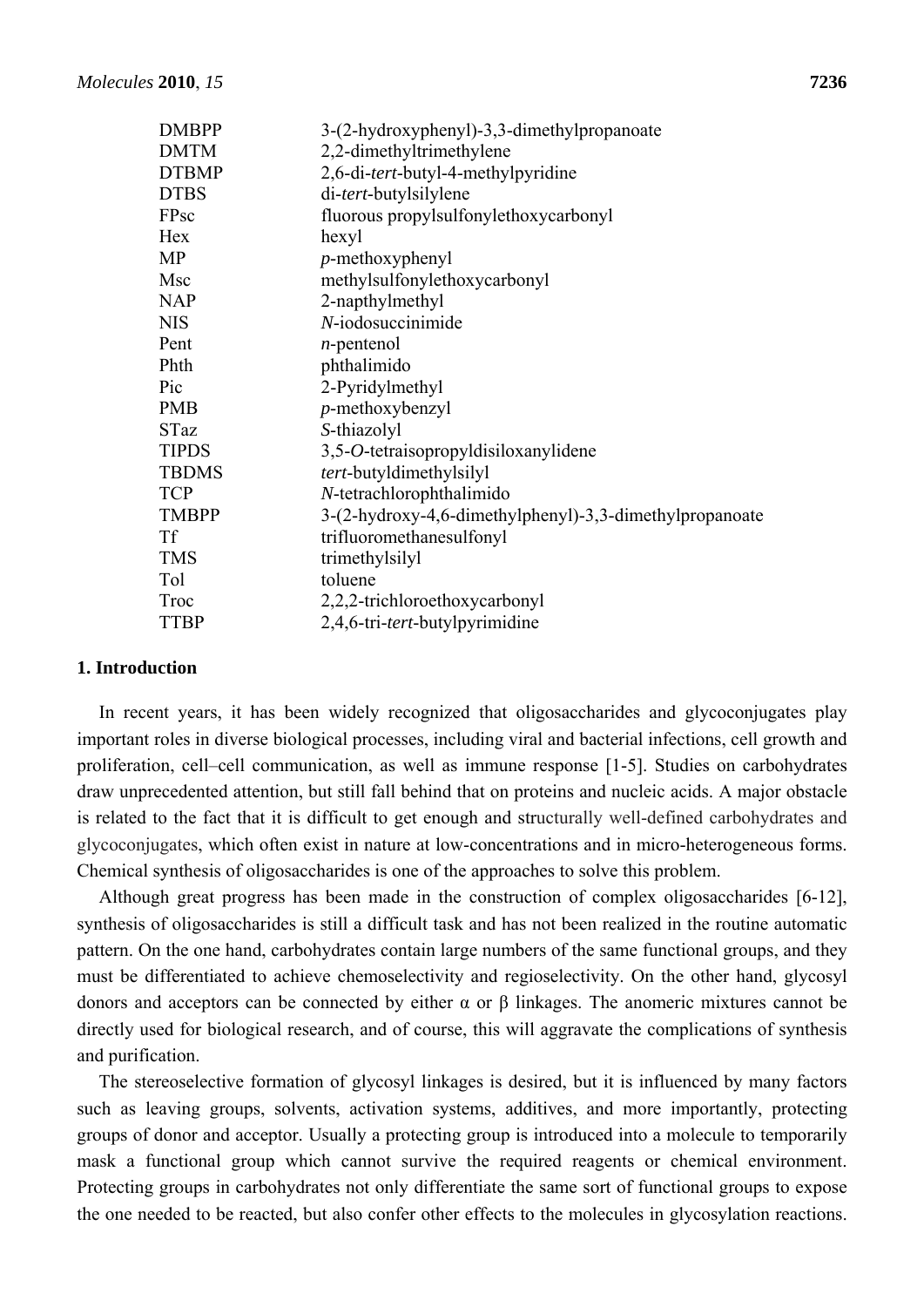They can increase or decrease the reactivity and particularly, they can participate in the reactions, thus affecting the stereochemical outcomes of glycosylations.

The stereoselectivity of glycosylations is profoundly influenced by protecting groups, which has been recognized and utilized. For instance, a 2-*O*-acyl group is usually chosen for the introduction of 1,2-*trans*-glycosides whereas a 2-*O*-ether protecting group is used for the formation of 1,2-*cis*glycosides, though often leading to glycosides with poor anomeric selectivity. Herein, we present an overview of protecting groups influencing stereoselectivity in glycosylation reactions, including participating protecting groups and conformation-constraining protecting groups in general. As there have been excellent reviews involving oligosaccharide synthesis [13,14], especially about mannosides [15], 2-amino-2-deoxysugars [16] and sialic acid-containing sugars [17-20], this review will mainly summarize the latest advances in stereoselective glycosylations from the protecting group point of view.

## **2. Participating-Type Protecting Groups**

Classical participating groups usually means neighboring-group participation, namely participation of acyl groups at the C2 position. During glycosylation processes, as shown in Scheme 1, the neighboring acyl group of donor **1** assists the departure of an activated leaving group, and subsequently leads to the formation of a more stable dioxolenium ion **2**. Consequently, the glycosyl acceptor can only attack from the backside to form 1,2-*trans* glycoside **3**. In this case, glucosyl-type donors give β-glycosides, while manno-type donors give α-glycosides. Many ester-type groups such as acetate, chloroacetate, benzoate, and pivaloate have been widely adopted to construct 1,2*-trans*  glycosidic linkages. However, sometimes the formation of an orthoester prevents the conversion into 1,2*-trans* glycosides [21-23], or the removal conditions are too harsh. Moreover, classical neighboringgroup participation can only be used to stereoselectively synthesize 1,2*-trans* glycosides. Recently, new participating protecting groups have been developed. The scope of participating protecting groups has gone beyond simple acyl groups. These protecting groups can be used not only to construct 1,2 *trans* glycosides, but also to construct 1,2*-cis* glycosides. Anyway, these protecting groups follow the similar mechanism--all is through "participating" with the intermediate oxocarbenium-ion, and thereby making acceptors attack only from one side.

**Scheme 1.** The stereoselective formation of glycosidic bond by neighboring-group participation.



 $P =$  protecting group;  $X =$  leaving group;  $ROH =$  glycosyl-acceptor

#### *2.1. Improved ester groups*

The 4-acetoxy-2,2-dimethylbutanoyl (ADMB) ester was reported by Ensley [24]. It showed similar selectivity to the pivaloate ester in carbohydrate acylations. When placed at the C2 position, such as in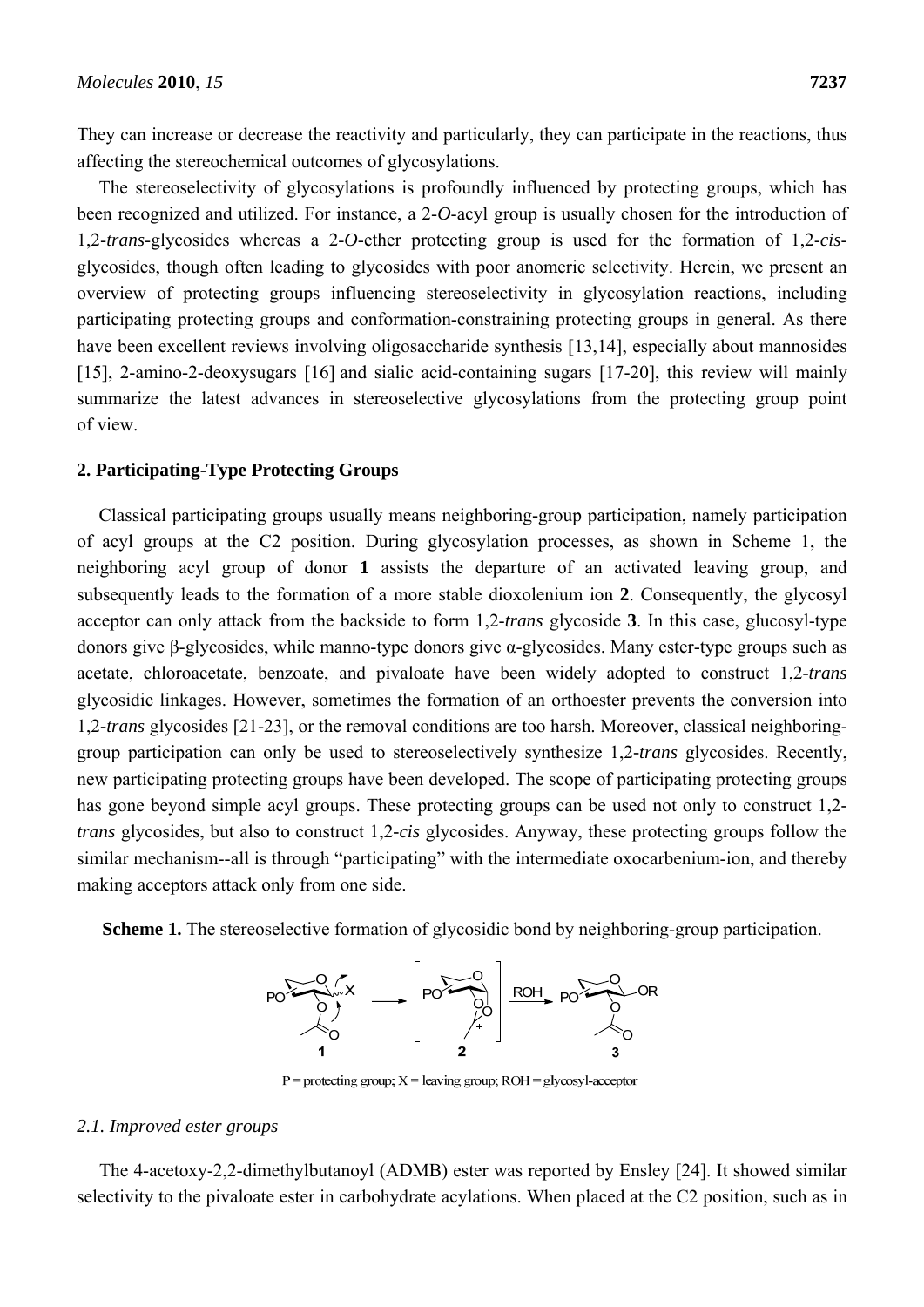the case of compound **5**, it implemented anchimeric assistance and sterically prevented the formation of orthoesters as the pivaloate ester did. But the glycosyl donor with it showed higher β-selectivity (Scheme 2a). Moreover, the removal conditions were much milder than those required for removal of the pivaloyl group. When it was cleaved, hydrolysis of the 4-acetoxy group by base initiated an intramolecular lactonization, leading to the release of stable dimethylbutyrolactone.

**Scheme 2.** The formation of 1,2-trans glycosides directed by improved ester groups.



3-(2-Hydroxyphenyl)-3,3-dimethylpropanoate (DMBPP) and 3-(2-hydroxy-4,6-dimethylphenyl)- 3,3-dimethylpropanoate groups (TMBPP) are two protecting groups that also function as described above [25]. They enable the synthesis in excellent yield of a range of β-glucosides and α-mannosides through neighboring participation. Their removal is carried out by hydrogenolysis through initiation of an intramolecular lactonization. Because these groups can be removed along with cleavage of benzyl ethers in a single reaction step and in the absence of acid or base, they are tolerant of other esters. They are particularly well suited to the stereocontrolled synthesis of glycosyl esters such as **10**, an unusual element in the fungal cell wall Pir protein from *Saccharomyces cerevisiae* (Scheme 2b).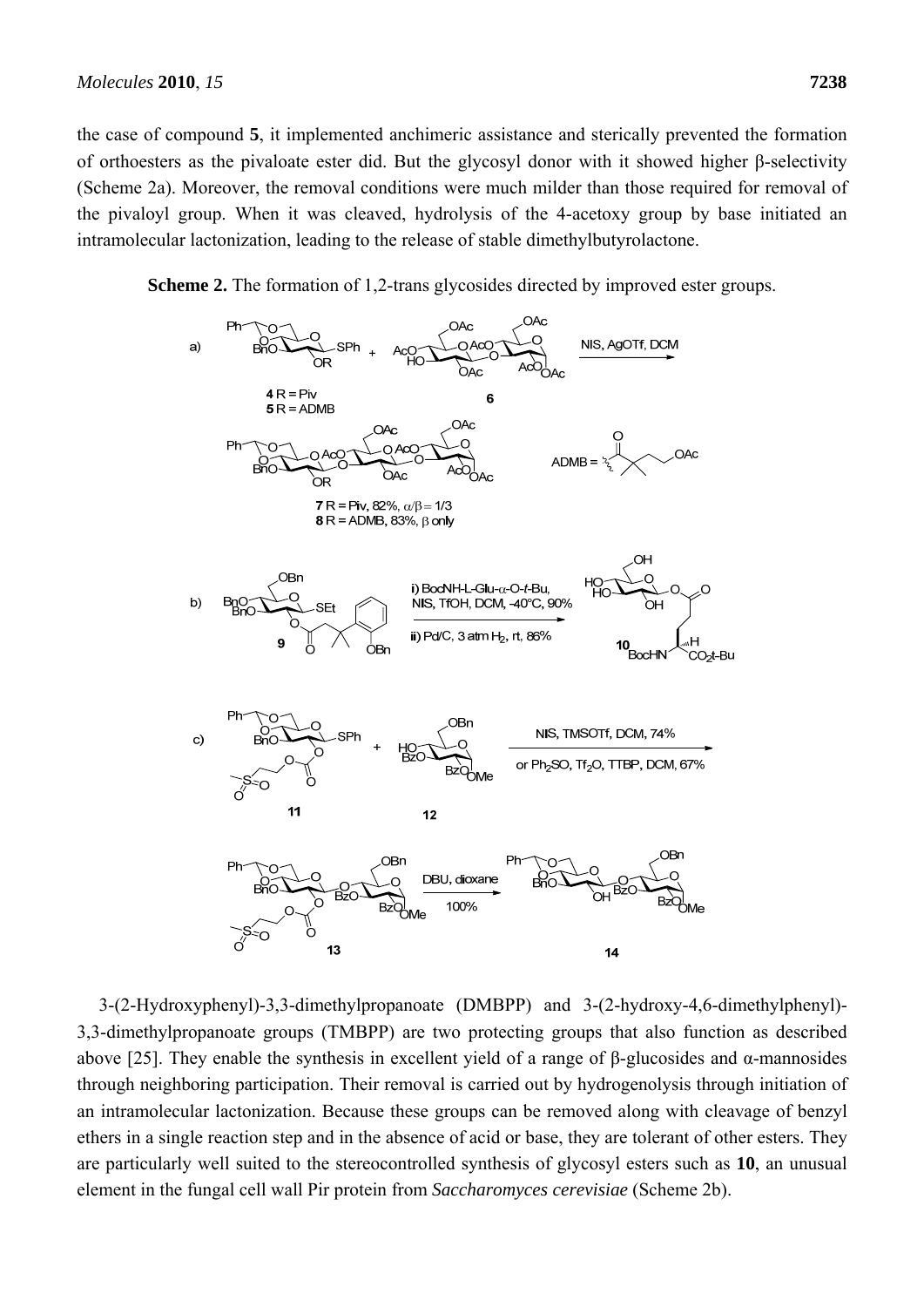Methylsulfonylethoxycarbonyl (Msc) was designed as a base-labile participating protecting group (Scheme 2c) [26]. When situated at the O2 position of glycosyl donor **11**, the carbonate provided anchimeric assistance and was completely stable to Lewis acid-promoted glycosylations. It was cleaved by elimination using mild basic conditions under which common ester protecting groups are stable. The fluorous Msc group, fluorous propylsulfonylethoxycarbonyl (FPsc) has a similar character and can be used in a "light fluorous" trisaccharide synthesis.

All these improved ester groups mentioned above preserve the nature of esters, and lead to 1,2*-trans*  glycosides when placed at a C2 position. Their improved features will make them more useful in some special cases.

#### *2.2. Dialkyl phosphates*

The use of dialkyl phosphates as stereodirecting groups for the synthesis of 1,2-*trans*-glycosides was reported by Yamago *et al*. [27]. As shown in Scheme 3, the glycosylation of thioglycoside **15**, having a 2,2-dimethyltrimethylene (DMTM) phosphate group at the C2 position, provided 1,2-*trans*glycoside **17** as the sole product under a set of glycosyl coupling conditions. Importantly, the corresponding orthophosphorate product was not detected. The DMTM phosphate group was removed in 95% yield by sodium hydroxide in a mixed solvent of ethanol/water. The coupling reactions of different glycosyl donors such as thioglycosides **18** and **21** with acceptors were examined and excellent results were obtained (Scheme 3). Although the α-glycosyl triflate **25** was detected by NMR at low temperature [28], by analysis and comparison, the authors pointed out that the neighboring participation mechanism involving intermediate **26** was more plausible and it was a good participating protecting group for the formation of 1,2-*trans* glycosides (Scheme 4).





 $(RO)_2 = OCH_2C(CH_3)_2CH_2O$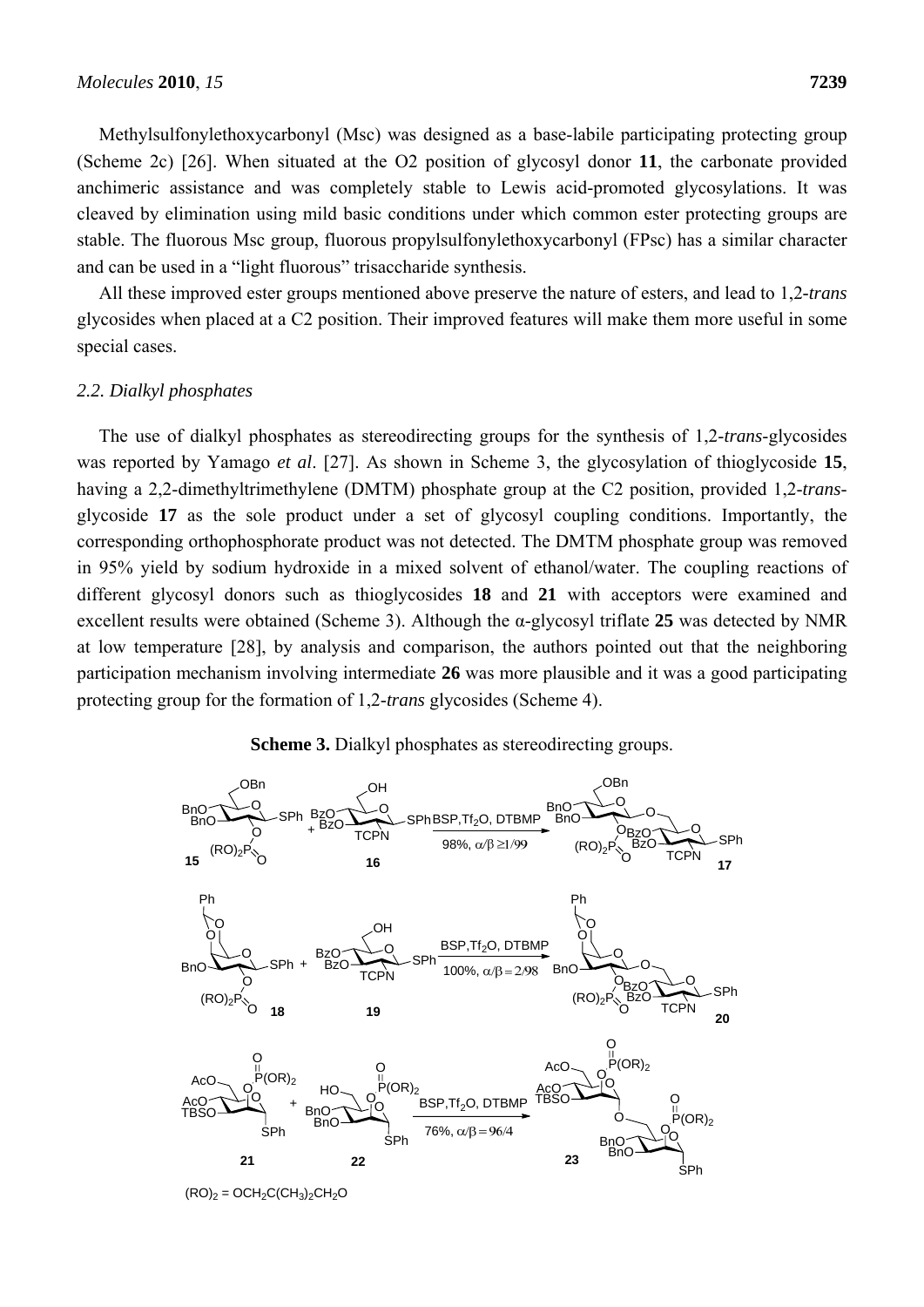



## *2.3. 2-Pyridylmethyl group*

The Fraser–Reid armed–disarmed strategy, based on the chemoselectivity principle, offers an efficient tool for the synthesis of oligosaccharides with a *cis*, *trans*- or *cis*, *cis*-glycosylation pattern [29,30]. But generally speaking it cannot be applied to the synthesis of *trans*, *cis*- or *trans, trans*-linked oligosaccharide fragments. The 2-pyridylmethyl group was designed as "arming participating group" to extend the scope of armed–disarmed strategy and allowed stereoselective introduction of a 1,2-*trans* linkage prior to another 1,2-*trans* or 1,2-*cis* linkage (Scheme 5a) [31]. This protecting group is capable of efficient participation through a six-membered intermediate **36** (Scheme 5b) as acyl participating group to show complete 1,2-*trans* selectivity, but it belongs to the ether protecting groups that are capable of activation to retain the glycosyl donor in the armed state as opposed to conventional acyl participating moieties. The β intermediate **35** remained completely inert and could be isolated from the reaction mixture, so the corresponding 1,2-*cis* glycosides were not produced. With this expansion, the armed–disarmed approach would theoretically allow convergent chemoselective synthesis of any oligosaccharide sequence.

**Scheme 5.** Arming participating group for stereoselective glycosylation: **a)** synthesis of a trans, trans-linked trisaccharide **32**; **b)** proposed reaction mechanism.

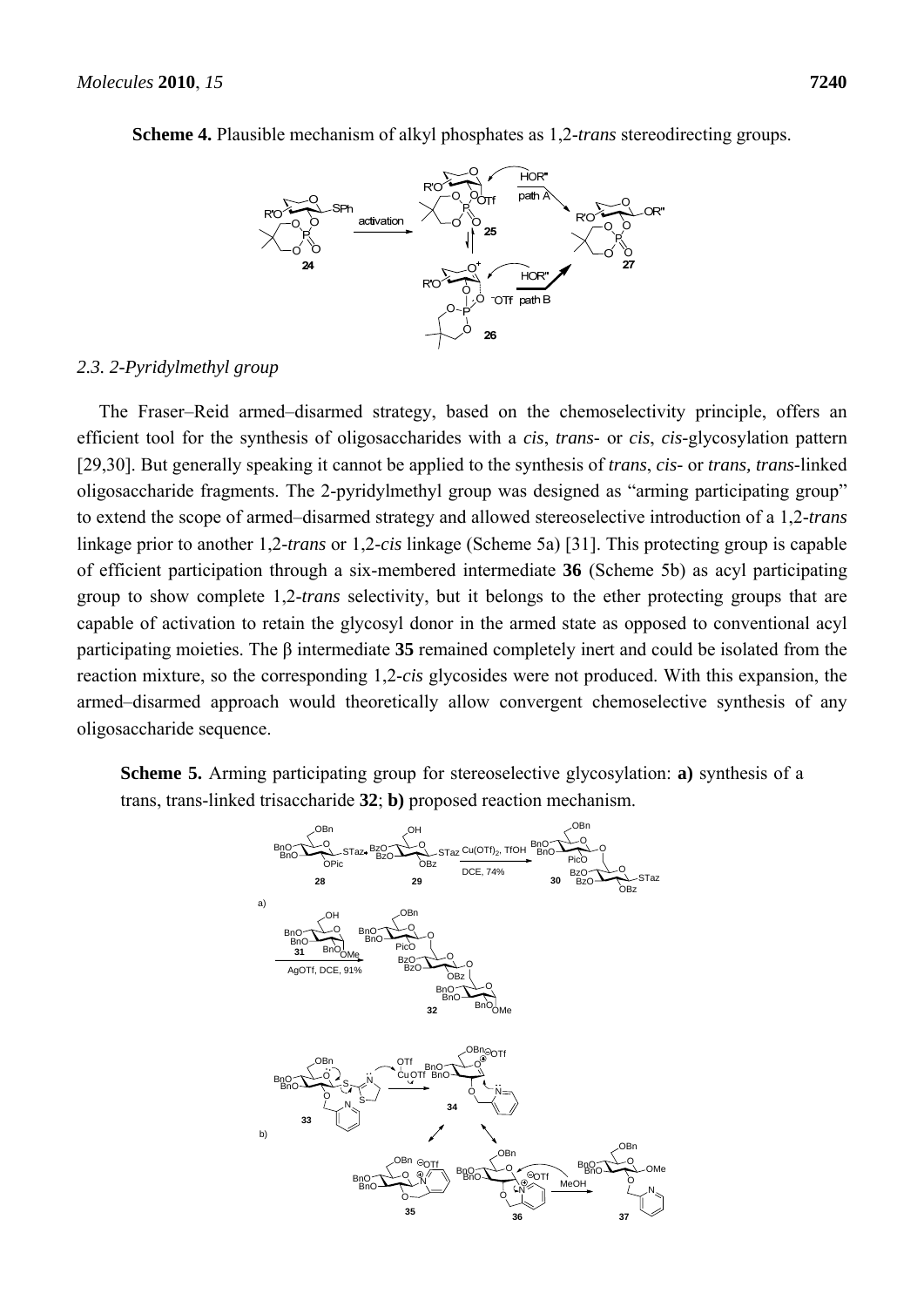#### *2.4. Chiral auxiliary groups*

In 2005, Boons and coworkers reported a novel strategy for stereoselective glycosylations in which a chiral auxiliary at the C2 position of a glycosyl donor was used (Scheme 6) [32]. The auxiliary is a substituted ethyl moiety that contains a nucleophilic group. Upon formation of an oxocarbenium ion, participation of the nucleophilic moiety of the auxiliary should lead to the formation of either a *cis*- or a *trans*-decalin system (**40, 45** or **41, 46**), determined by the configuration of chiral auxiliary at the C2 position. Because of steric repulsion between the phenyl group and the proton, the auxiliary with *S* stereochemistry would lead to the formation of 1,2-*cis* glycosides via the *trans*-decalin intermediate **41**, whereas the auxiliary with *R* stereochemisty would lead to the formation of 1,2-*trans* glycosides via the *cis*-decalin intermediate **45**.

Ethyl mandelate was explored as the first-generation chiral auxiliary, because of its ready availability, appropriate participating ester functionality, and ready removal under mild reductive conditions like the benzyl group. Glucosyl donors **50***R* and **50***S*, containing a (*R*) or (*S*)-ethoxycarbonylbenzyl moiety, were prepared from epoxide **48** and ethyl (*R*) or (S)-mandelate (Scheme 7). Glycosylations of **50***S* with glycosyl acceptors that have either a primary hydroxyl group or a secondary hydroxyl group exposed yielded disaccharides with high α-anomeric selectivity (Scheme 8). Correspondingly, the use of glycosyl donor **50***R* led to a reversal of anomeric selectivity and mainly afforded β-linked disaccharides. This methodology was also applied to galactosyl donors **55***S* and **55***R* [33]. It was observed that the α-anomeric selectivity was high for the donor with *S* chiral auxiliary, however, the β-anomeric selectivity was low for the donor with *R* chiral auxiliary.



**Scheme 6.** The mechanism of chiral auxiliary group participating.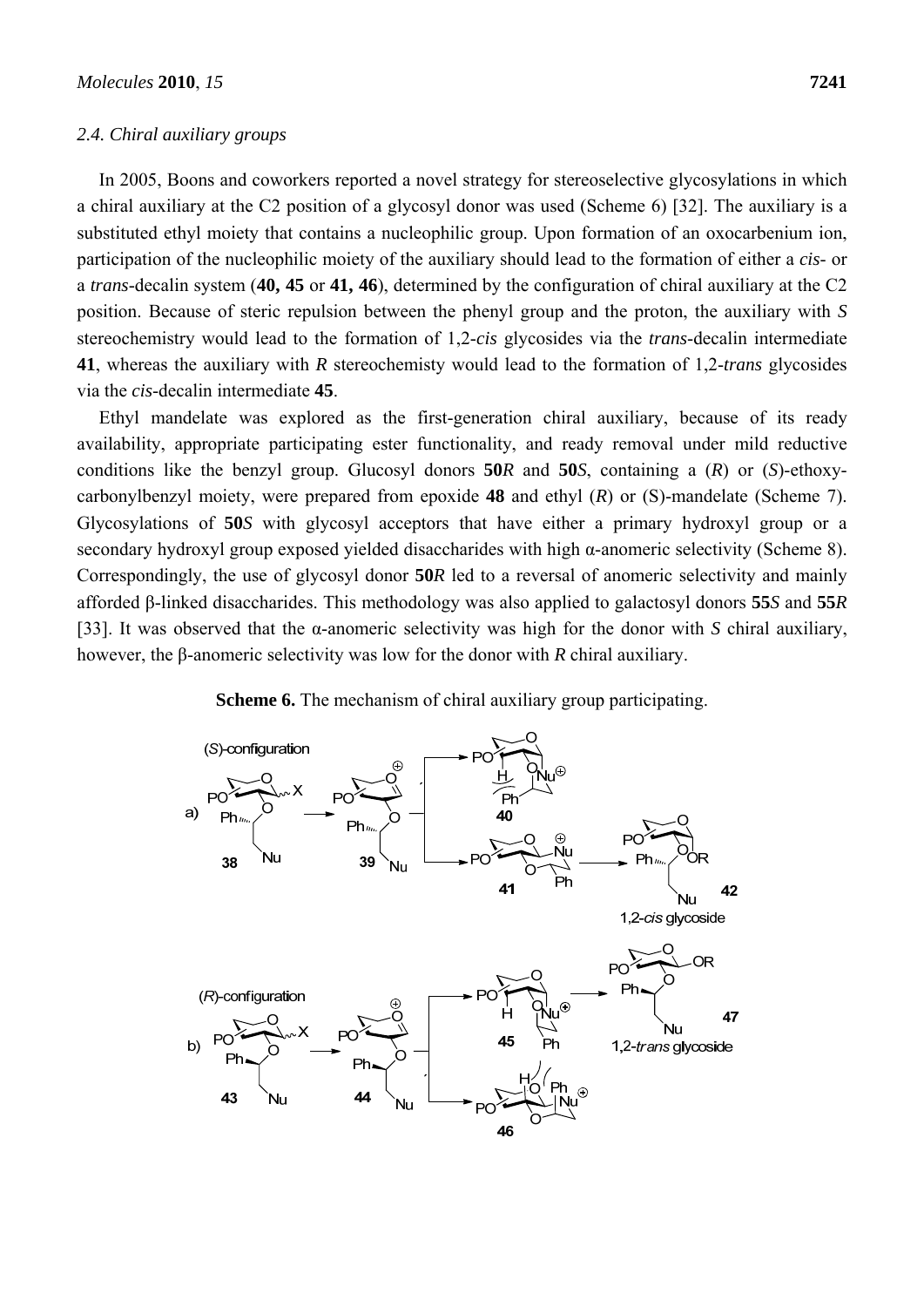

**Scheme 7.** Preparation of donors having auxiliary ethyl mandelate.

To consummate the methodology, the second-generation chiral auxiliary with a (*S*)-(phenylthiomethyl)benzyl moiety was developed [34]. Donors **59** and **62** were easily prepared following the synthetic route shown in Scheme 9. The coupling of donors **59** and **62** with a range of glycosyl acceptors all gave only α-anomers with good yields (Scheme 10), which showed the validity and generality of the approach. The fact that the glycosylations lead to the formation of exclusively αanomers provides support that the reactions proceed through an equatorially substituted anomeric sulfonium ion **69**, the presence of which was confirmed by low-temperature NMR spectra. It is believed that a combination of an equatorially oriented (1*S*)-phenyl substituent and *trans*-decalin formation is important feature for controlling the α-anomeric selectivity (Scheme 11). On the other hand, worse than the donor with ethyl (*R*)-mandelate (**50***R*), glycosylations with the donor having (*R*)*-* (phenylthiomethyl)benzyl at O-2 position resulted in anomeric mixtures with no selectivity.

**Scheme 8.** Stereoselective glycosylations with glycosyl donors **50** and **55**.

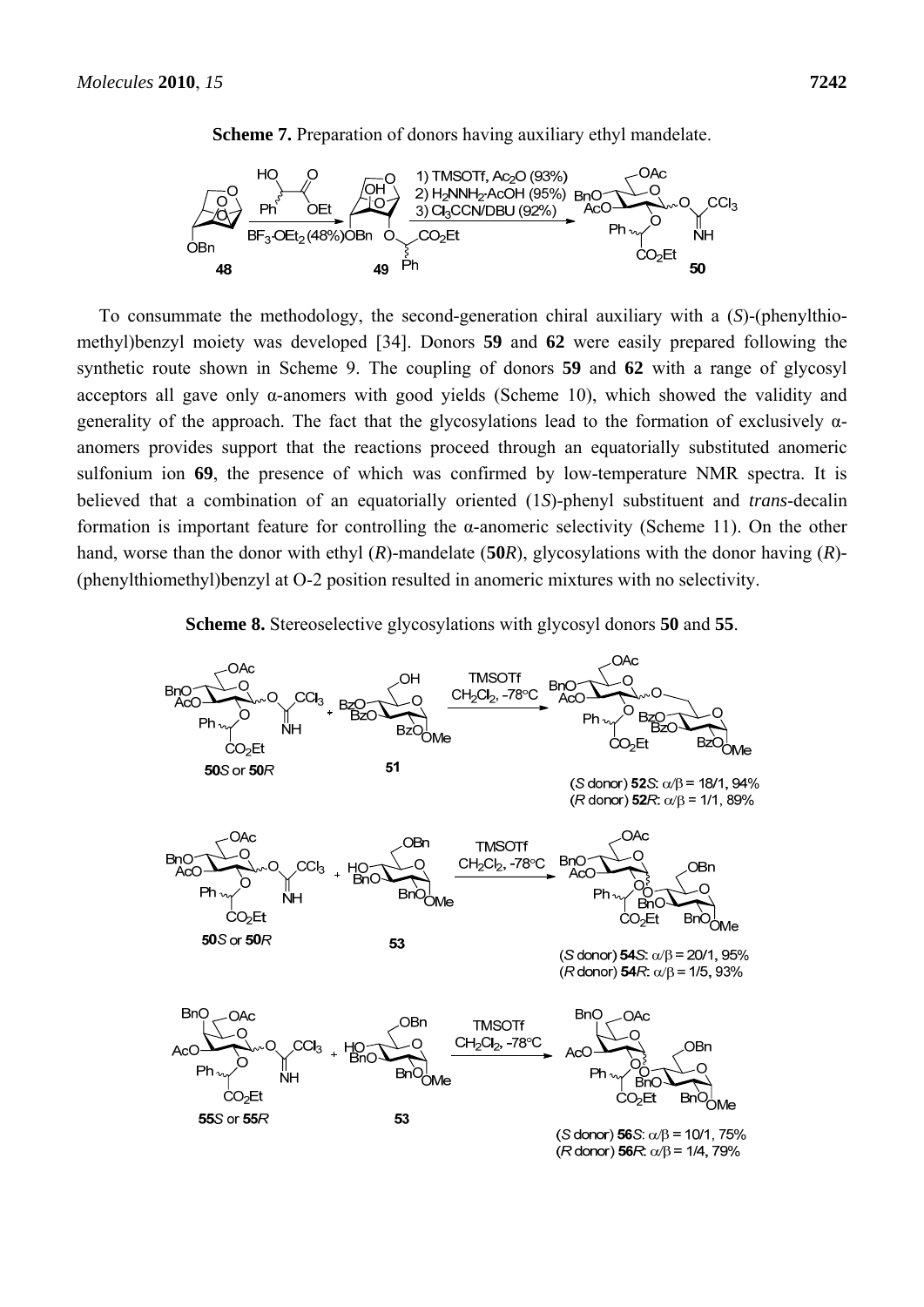

**Scheme 9.** Preparation of donors having auxiliary (*S*)-(phenylthiomethyl)benzyl group.

**Scheme 10.** Stereoselective glycosylations with glycosyl donors **59** and **62**.



To demonstrate the combined use of this method and the classic neighboring-group participation, trisaccharide **74**, an epitope that can trigger acute rejections in xenotransplantations [35], was synthesized from galactosyl donor **71** using a one-pot two-step glycosylation procedure (Scheme 12). Recently, this methodology was also successfully used for the solid-supported synthesis of complex branched oligosaccharides **75** and **76** [36], a repeating unit of α-glucan pentasaccharide found in *A. carmichaeli* [37] (Figure 1). Multiple 1,2-*cis*-glycosidic linkages were introduced by using glucose and galactose donors having a participating (*S*)-(phenylthiomethyl)benzyl chiral auxiliary at O2 position, with complete anomeric control. These successful examples demonstrate that the methodology is compatible well with the solid-phase synthesis.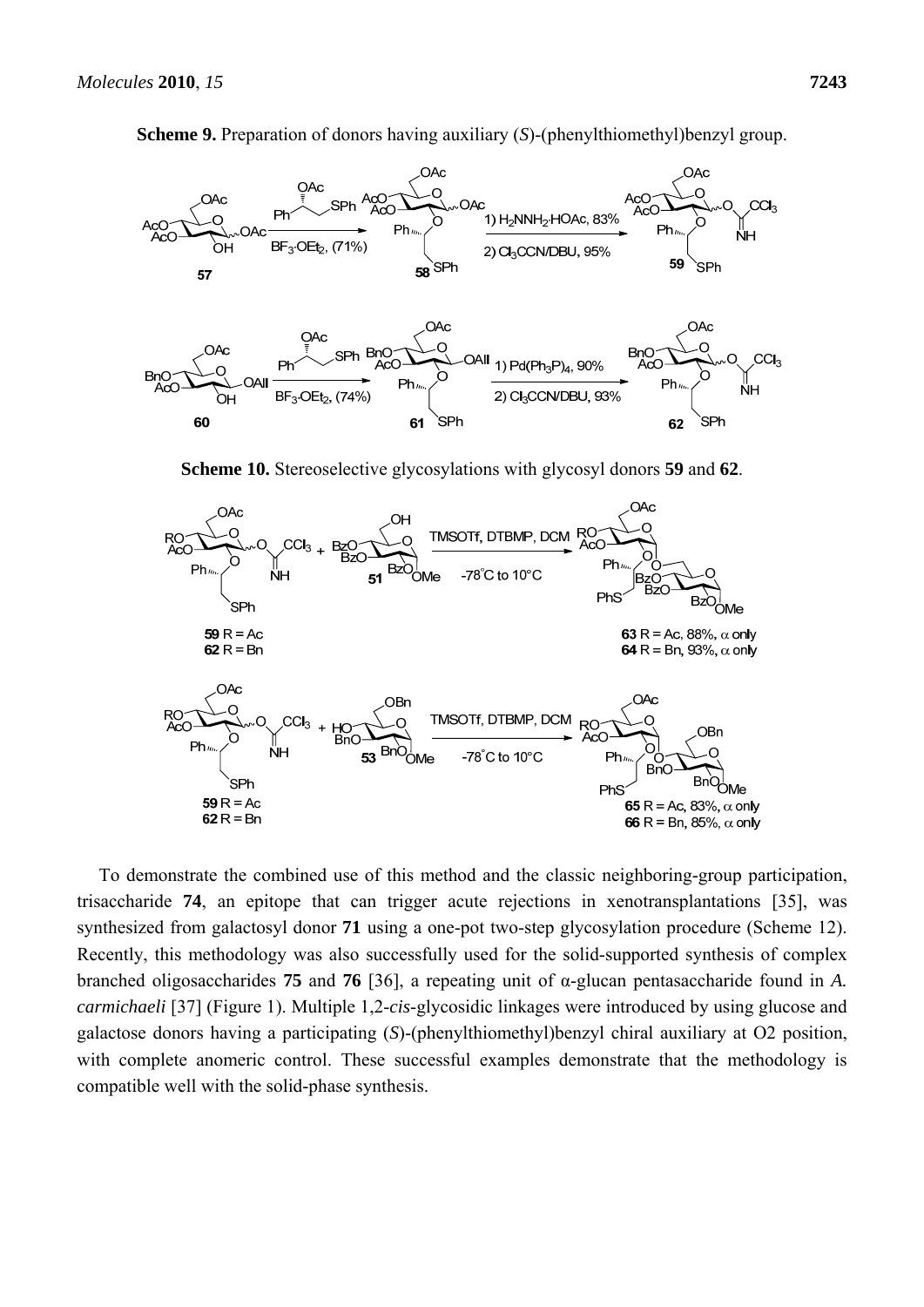



As novel stereodirecting groups, chiral auxiliary groups could be successfully used to construct 1,2-*cis*-glycosides by "participating" with the intermediate oxocarbenium-ion. Inefficiency for introduction of 1,2-*trans*-glycosides is their drawback, however, classical neighboring group participation using ester protecting groups can deal with that easily. The combination of them will make stereoselective oligosaccharide synthesis more efficient.





**Figure 1.** Branched oligosaccharides **75** and **76**.

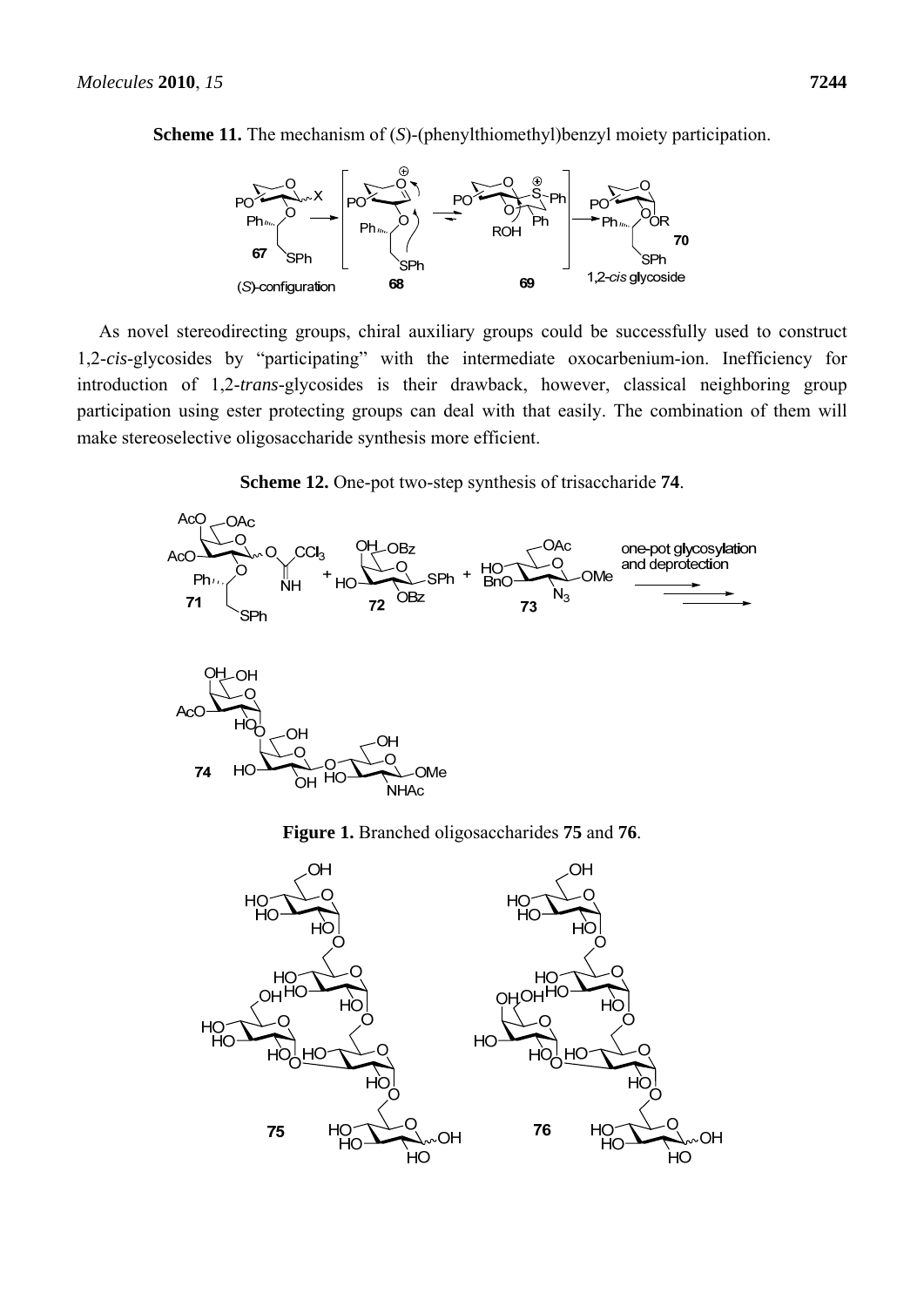#### *2.5. Remote participation groups*

Some protecting groups can use remote participation to control the configuration of the anomeric center in glycosylation reactions [38-42]. Because their roles are sometimes ambiguous and controversial, it is hard to say what these groups are, or when they function. Here are some recent examples, some of which are specifically designed to check whether or not remote participation plays a role in glycosylation reactions. The resolution of these issues is helpful in the development of stereocontrolled oligosaccharide synthesis.

High α-anomeric selectivity could be gained by remote participation in 1,2-*cis*-galactosylation [43]. Ito and co-workers reported the synthesis of *N*-linked glycan derived from Gram-negative bacterium, *Campylobacter jejuni,* a heptasaccharide composed of Asn-linked bacillosamine (Bac), repeating *N*acetylgalactosamine, and branching glucose [38]. This synthesis started from the Bac-acceptor **78**, which was consecutively glycosylated with 4-*O*-pentafluoropropionyl (PFP) protected galactose donors such as **77**, finally affording the heptasaccharide **80** (Scheme 13). The function of 4-*O*pentafluoropropionyl group was considered as not only temporary protection but also remote participation from β face, which made the galactosylation proceed in a highly α-selective manner. In addition, this protecting group could be removed under extremely mild conditions, even with *O*-Ac groups completely intact [44].



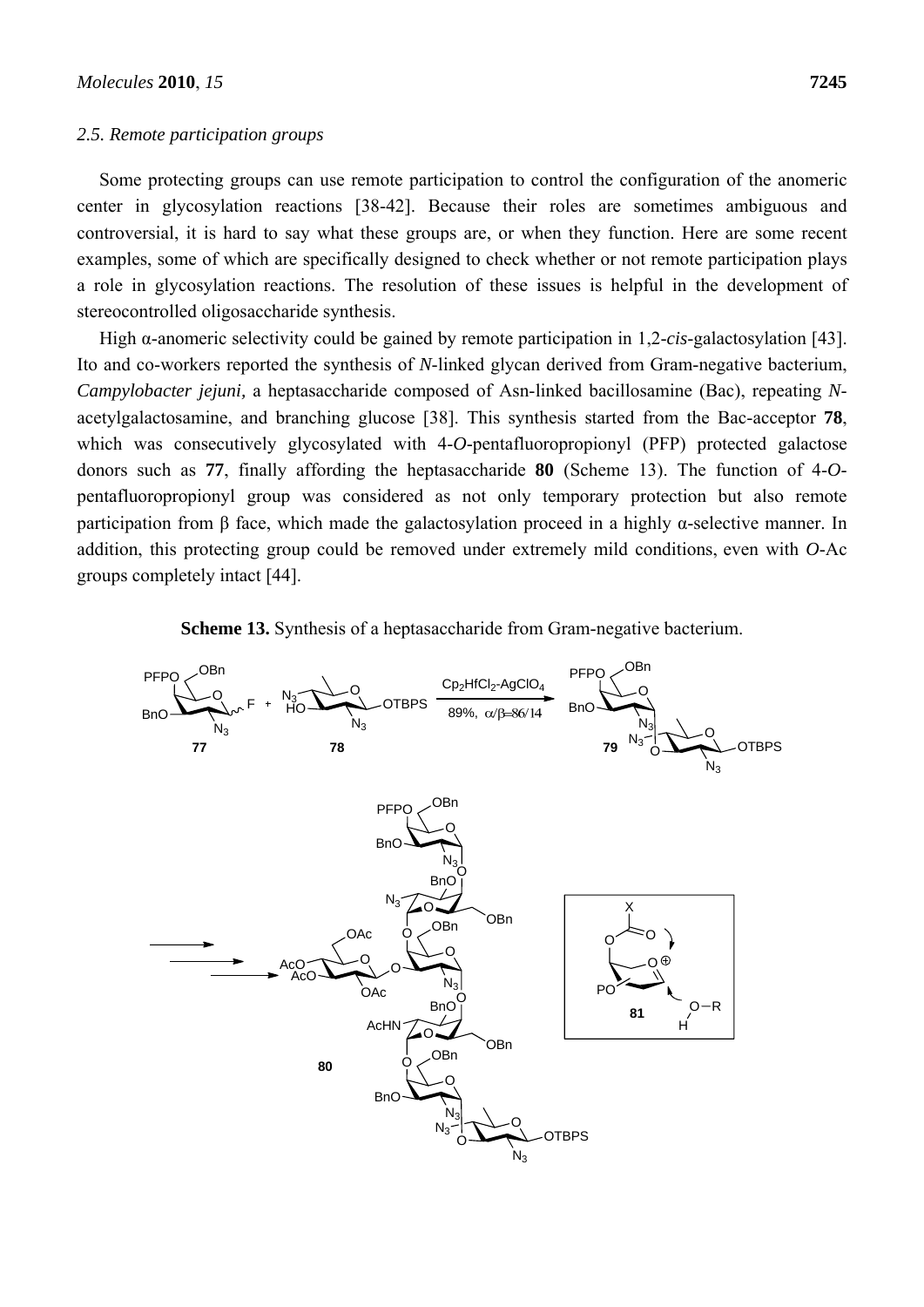

**Scheme 14.** Synthesis of 2-deoxyglycosides using donors with different protecting groups at O6 position.

α-Linked 2-deoxyglycosides were exclusively prepared by employing glycosyl donor 82 having a participating (*S*)-(phenylthiomethyl)benzyl moiety at O6 position (Scheme 14) [45]. Similar glycosylations employing glycosyl donors 84 and 86, having a benzyl ether or acetyl ester at the C6 position, provided the disaccharides 85 and 87, respectively, as mixtures of anomers. The use of (*R*)- (phenylthiomethyl)benzyl ether at C6 position of the glycosyl donor also led to excellent anomeric selectivity, indicating that the chirality of the auxiliary does not influence the anomeric outcome of glycosylations. Although the intermediate sulfonium ion was not identified by NMR, it was thought that the remote participation of (phenylthiomethyl)benzyl moiety is a key factor.

In stereocontrolled synthesis of β-rhamnosides from mannosyl glycosyl donors [46], although the 4,6-*O*-benzylidene acetal and 3-*O*-ether group are strong control elements permitting introduction of the β-mannopyranosides [47-49] such as in the synthesis of **90**, the 3-*O*-chloroacetate of donor **91** was found to be strongly α-directing and to overcome the β-directing influence of the 4,6-*O*-benzylidene acetal group (Scheme 15). 3-*O*-Benzoyl group had the similar function [50]. A similar situation happened in the synthesis of 3-amino-3-deoxy-β-mannopyranosides (Scheme 16) [51]. Obviously, 3- *O*-acyl groups in 4,6-*O*-benzylidene-protected manno-type donors resulted in α-selectivity. It is likely that remote participation of acyl groups could account for the reversion of stereochemical outcomes.

**Scheme 15.** Comparison of influence of different groups at C3 on stereoselectivity.

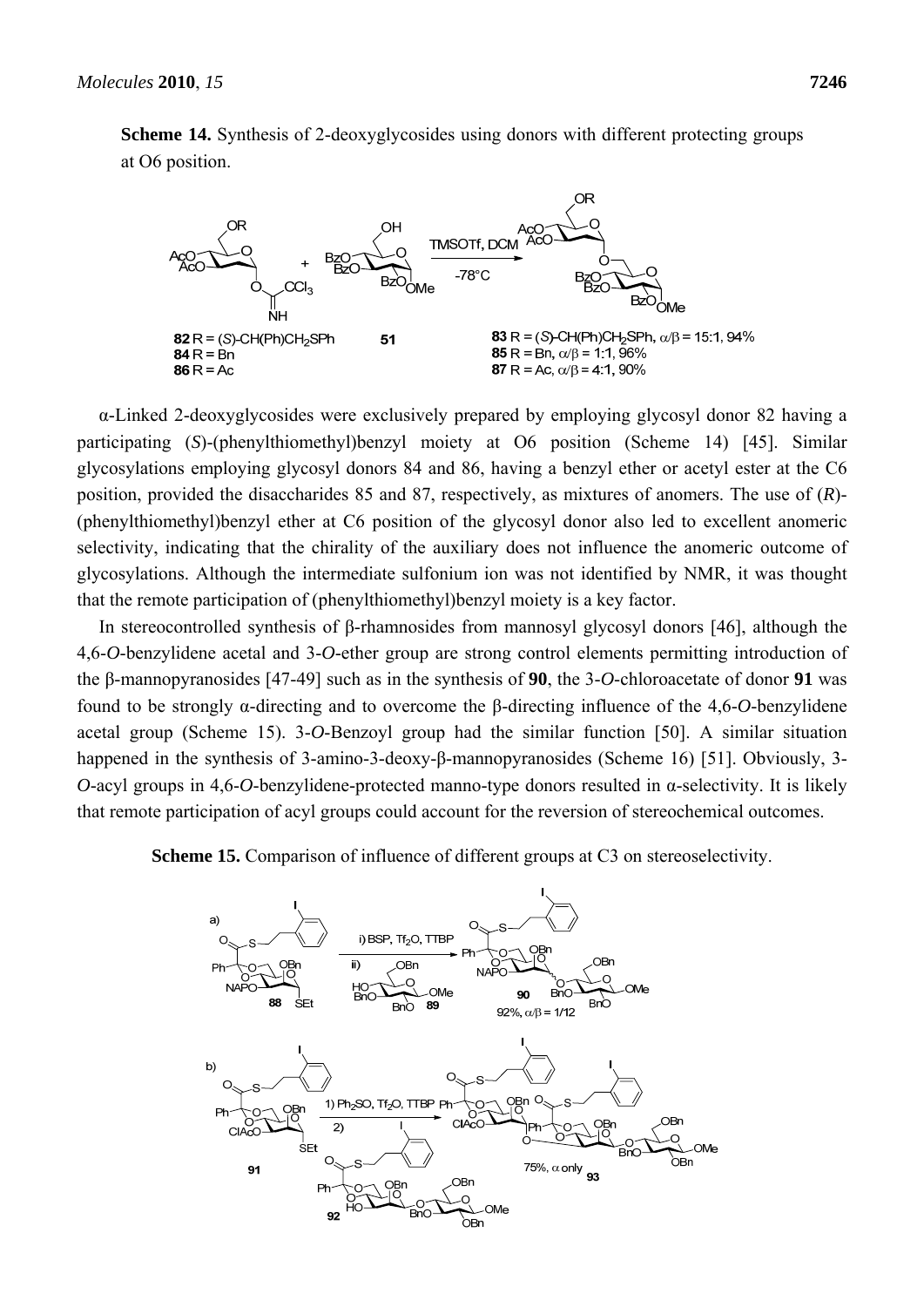**Scheme 16.** Comparison of influence of different groups at C3 on stereoselectivity in the synthesis of 3-amino-3-deoxy-mannopyranosides.



**Scheme 17.** Remote participation by non-vicinal esters.



To check whether the remote participation by non-vicinal esters plays a role in glycosylation reactions, donors **98** and **99** with 3-*O*-Boc esters were designed to trap anomeric oxocarbenium ion intermediates (Scheme 17) [52]. Although only  $\alpha$  product was obtained, formation of a cyclic carbonate spanning positions 1 and 3 of the pyranose ring was not detected. However, in another case, the axial 3-*O*-ester in allose donor **101** was able to trap anomeric oxocarbenium ion intermediate to form cyclic carbonate **102**, showing that the remote participation was unambiguous in the course of glycosylation reactions.

Kim reported α-directing effect by remote participation of 3-*O*-acyl and 6-*O*-acetyl groups of donors in mannopyranosylations [53]. As shown in Scheme 18, donors **103** and **106** showed αselectivity, but donor **108** did not. To confirm whether or not remote participation functions, they also designed experiments to trap anomeric oxocarbenium ion intermediates by the intramolecular nucleophilic attack of the *tert*-butoxycarbonyl or the trichloroacetimidoyl group at the O3, O4, or O6 positions of mannosyl donors. They obtained stable bicyclic product **111**, having a six-membered trichlorooxazine ring, in 85% yield.

<sup>1</sup>H-NMR spectral data clearly indicated that the 3-trichloroacetimidate 110 was in the  ${}^{4}C_1$ conformation, while the sugar ring of the bicyclic product 111 was in the  ${}^{1}C_{4}$  conformation. Bicyclic products with a seven-membered trichlorooxazepine ring corresponding to the trichloroacetimidoyl group at the O4 or O6 positions of mannosyl donors were not isolated. Nevertheless, a small amount of a bicyclic product corresponding to the trichloroacetimidoyl group at the O6 position was detected in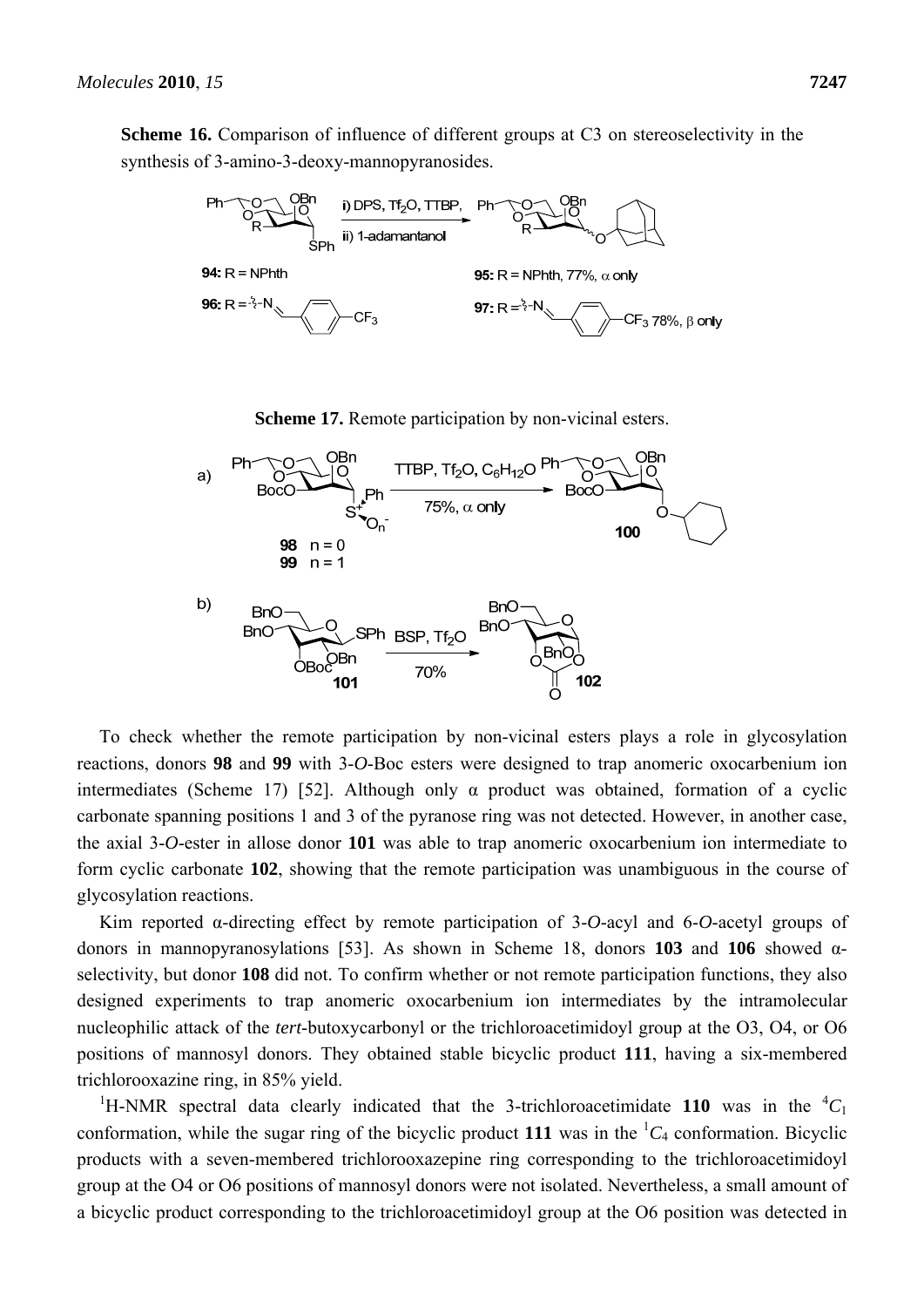the product mixture by mass spectrometry. This demonstrated the remote participation by 3-*O*-acyl and 6-*O*-acetyl groups may function, but no participation by 4-*O*-acyl group worked. This could be explained by comparing the relative stabilities of dioxocarbenium ion intermediates (**112**>**113**>>**114**) (Figure 2). The more stable the bicyclic dioxocarbenium was, the stronger the participation of acyl groups was, which led to higher  $\alpha$ -directing effect.

**Scheme 18.** The comparison of α-directing effect with *O*-acyl group at different positions in mannopyranosylations and trapping of the intermediate.



**Figure 2.** Dioxocarbenium ion intermediates by remote participation.



#### **3. Conformation-Constraining Protecting Groups**

Conformation-constraining protecting groups here mainly refer to cyclic bifunctional protecting groups [54], including benzylidene, carbonate, oxazolidinone, cyclic silyl groups, and others. It was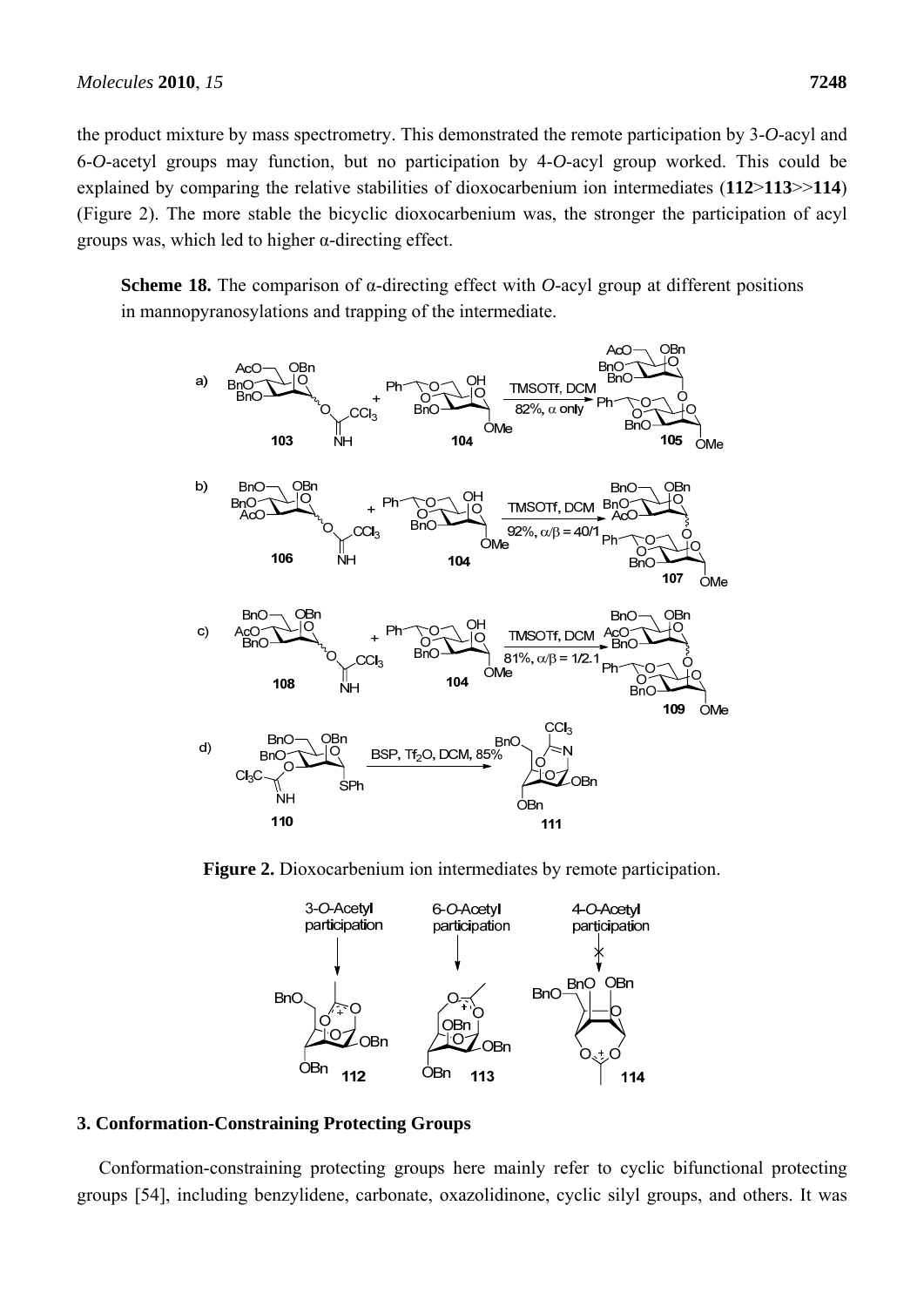thought that they can restrict the flexibility of sugar rings, favor a certain conformation of the intermediate, and thus making the glycosyl intermediate to be accessed more easily from one side. The adoption of these groups has gained great achievements in stereoselective glycosylation reactions.

#### *3.1. Benzylidene group*

Crich *et al.* developed an attractive approach to construct the β-mannosidic linkage by the *in situ* formation of α-triflate or the transient contact ion pair derived from it [28,48,49,55,71]. In this methodology, a benzylidene group was proven to be crucial for the high β selectivity. The proposed mechanism was shown in Figure 3.

**Figure 3.** Proposed mechanism for 4,6-*O*-benzylidene-directed β-mannosylation.



It was proposed that the benzylidene protecting group opposes the oxacarbenium formation, which leads to  $S_N$  1 replacement and anomeric mixtures, due to the torsional strain engendered by the half chair or boat conformation of the intermediate, but favors the formation of an  $\alpha$ -triflate intermediate. Speaking of electronic effects, the benzylidene group locks the C5-C6 bond in the *trans*-gauche (tg) conformation in which the C6-O6 bond is held antiperiplanar to the C5-O5 bond, thereby maximizing its electron-withdrawing effect of oxacarbenium ion and favoring its transformation to the α-triflate intermediate [56]. The α-triflate intermediate **115** was quite stable at low temperature and acted as a reservoir for a transient contact ion pair **116**. The transient contact ion pair **116** was the actual glycosylating species in the β-mannosylation reaction and was determined by α-deuterium kinetic isotope effects [55]. Because of the dynamic equilibrium between the α-covalent triflate and the contact ion pair, the closely associated triflate counterion shielded the  $\alpha$ -face and the *S*<sub>N</sub>2-like substitution occurred, leading to the formation of β-mannosides. In order to form the intermediate αtriflate to control stereoselectivity, donors usually should be preactivated [57] by activator before acceptors were added. If donors and acceptors were added together at the same time, β-selectivity would not be observed. A more detailed mechanism was also reviewed recently by Crich [58].

Recently, 4,6-O-benzylidenated mannosyl donors with different leaving groups and protecting groups were checked in β-mannosylation reactions [51,59-64]. It was suggested that protecting groups at the C2 and C3 positions are also be of critical importance. Usually O-benzyl ethers at C2 and C3 such as donor **119** can assure good β-selectivity (Scheme 19a), but sometimes in target-orientated convergent oligosaccharide synthesis orthogonal protection of the two hydroxyl groups is needed. In this situation, non-participating protecting groups that have the approximate steric bulk of benzyl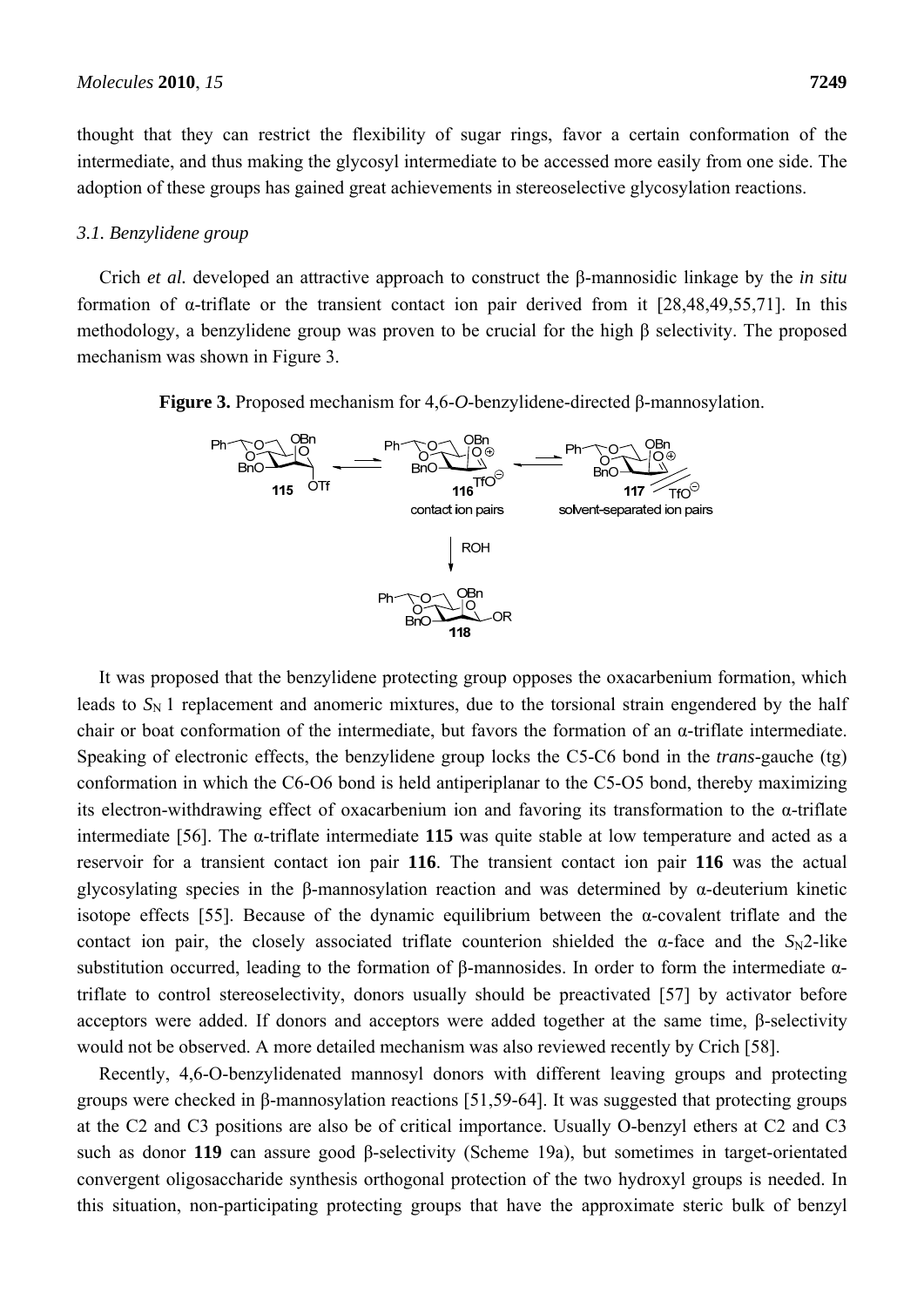ethers on both at C2 and C3 are required [60,65,67]. Presumably the O2-C2-C3-O3 torsional interaction is the key factor for β-selectivity in this system. Only a proper O2-C2-C3-O3 torsion angle leads to good β-selectivity. Larger or smaller steric bulk than benzyl ethers on both at C2 and C3 would make torsional interaction deviate from the optimal value and have an influence on the equilibrium in Figure 3, thus reducing selectivity. As a result, protecting groups here must be compromised as viewed from steric bulk for good β-selectivity. When bulky silyl groups or glycosidic linkages were located at O3 position, such as in the case of donors **122** and **124**, poor selectivity was observed, even with 2-*O*-benzyl ether (Scheme 19b and 19c), but sterically minimal propargyl ether or 4-trifluoromethylbenzenepropargyl ether are good choice (Scheme 19d) [60,66,67]. When benzyl ether was placed at C2, the corresponding 3-O-propargyl donor showed poor β-selectivity but the corresponding 3-O-1-naphthylpropargyl donor **130** showed good β-selectivity (Scheme 19e) [59]. In addition, it was confirmed that ester groups at O3 could overcome the β-directing influence of the 4,6- *O*-benzylidene acetal and were strongly α-directing, as mentioned above.

**Scheme 19.** β-Mannosylation reactions with 4,6-*O*-benzylidenated mannosyl donors.

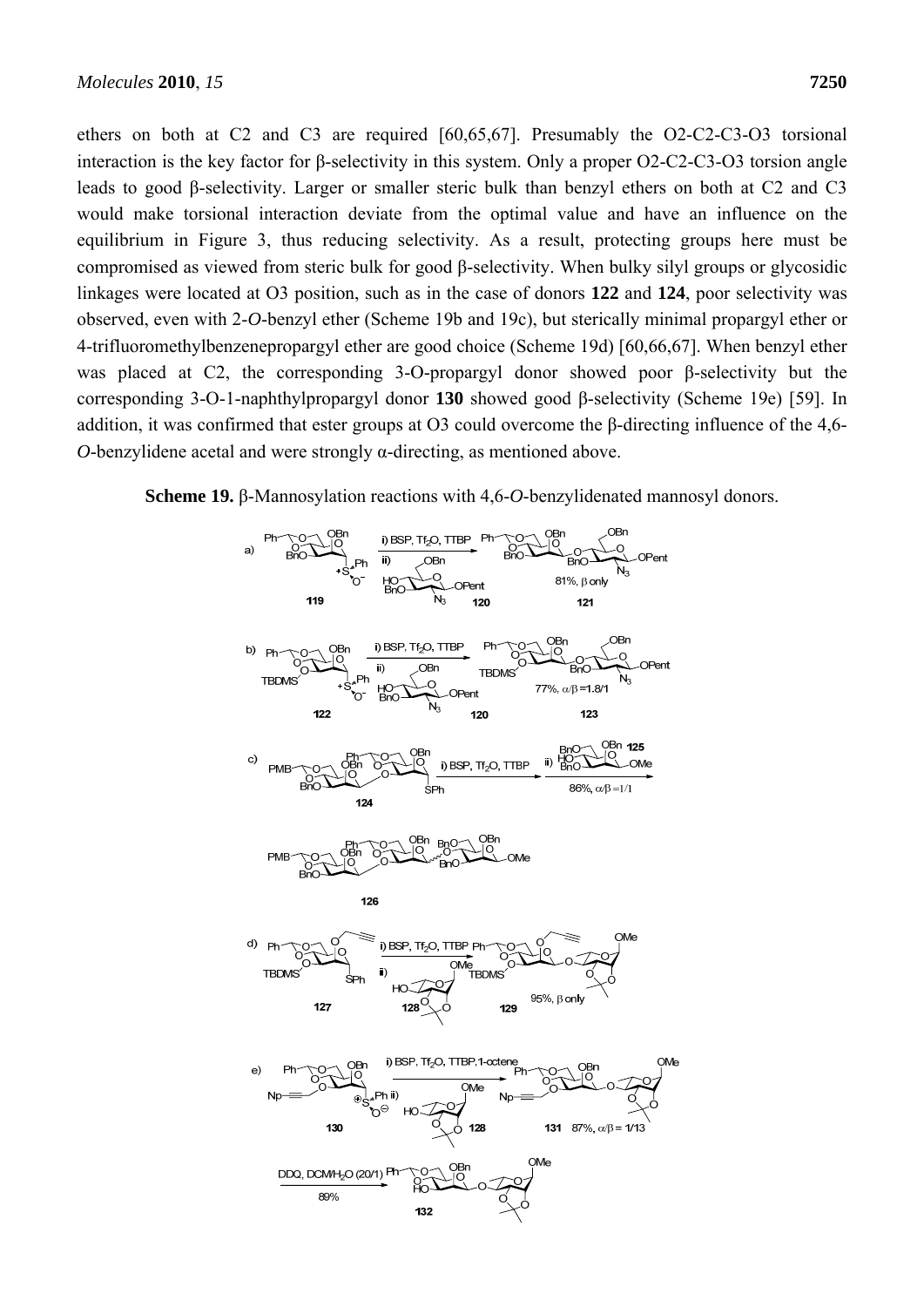As stereochemical analogs of β-mannopyranosides, β-rhamnosides can be synthesized from mannosyl glycosyl donors such as **133** (Scheme 20). By using functionalized benzylidene group, βmannopyranosides can be constructed stereoselectively, which can be converted to β-rhamnosides by deoxygenation at C6 position after glycosylation [68,69].

Except for 4,6-*O*-benzylidenated mannosyl donors, 4,6-*O*-benzylidenated glucopyranosyl donors [70,71] and galactosyl donors [72] were also checked, but α*-* rather than β*-*anomeric selectivity was achieved.

**Scheme 20.** β-Rhamnosides prepared from 4,6-*O*-benzylidenated mannosyl donors.



## *3.2. Carbonate and oxazolidinone groups*

Inspired by 4,6-*O*-benzylidene-directed mannosylation, Crich reported the synthesis of β-glucosides using carbonates as conformation-constraining protecting groups [73]. Its mechanism of the influence on stereoselectivity can be explained as the same as that of benzylidene.

**Scheme 21.** Glycosylation reactions of carbonate-protected donors.



In donor **135**, the 2,3-*O*-carbonate group is *trans*-fused, and it opposes the formation of oxocarbenium ion, but favors the formation of an α*-*triflate intermediate, no matter whether we consider conformation or electronic factors. So donors with 2,3-*O*-carbonate groups provide a means for the formation of 1,2-*trans*-equatorial glycosidic bonds without recourse to neighboring group participation and the associated orthoester formation. In contrast, the 3,4-*O*-carbonated donor **137** shows week β*-*selectivity because it is more far away and has less influence on the anomeric center. Recently, our group reported an efficient method for the highly α-stereoselective glycosylation of 2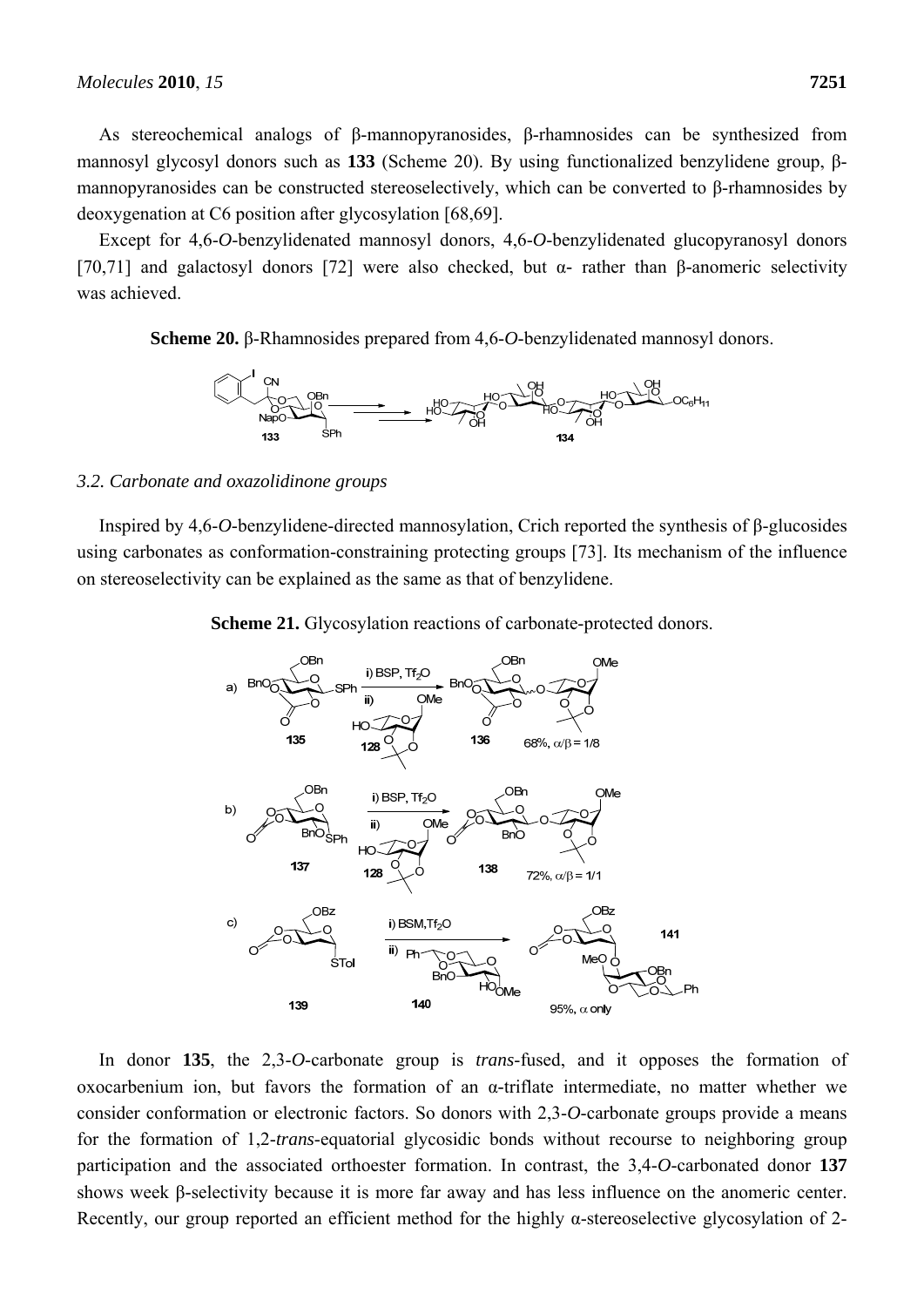deoxysugars and 2,6-dideoxysugars using 3,4-*O*-carbonated donors (Scheme 21c) [74]. Compared with the corresponding peracetyl-protected donors [75], 3,4-*O*-carbonated donors showed better α*-*directing effects. Aside from the electronic effect, the conformation-constrained by carbonate may be another key factor, which could lead to *S*<sub>N</sub>2-like displacement, possibly through the more active β-triflate intermediates. Although carbonate-directing selectivity as described above may result from α*-* or βtriflate intermediates, it has not yet been proven by experiments.

Much attention has been paid to the oxazolidinone group because it is very useful in the synthesis of α-2-amino-2-deoxyglucopyranosides and α-sialosides. The standard conditions employed for the introduction of the oxazolidinone group are the use of 4-nitrophenyl chloroformate (Scheme 22a) [76], or the improved protocol with triphosgene [77]. Usually,an oxazolidinone group as non-participating group at C2 can facilitate the simultaneous differentiation of the 2-amino and 3-hydroxyl from other hydroxyl groups, and plays a role via a conformation-constraining mechanism. Initially, 2,3 oxazolidinone-protected thioglycoside donors, such as **144**, were explored [76,78]. Although excellent α-selectivity was achieved, the obvious drawbacks included difficult activation and *N*-glycosylation the nitro atom reacted as a nucleophile. To overcome these shortcomings, *N*-protected donors were developed. *N*-Acetyl protected glucosamine donors **148**, **149**, and **150** (Figure 4) showed convertible selectivity by tuning the reaction conditions [77,79-82]. *N*-Acetyl protected galactosamine donor **151** was used to synthesize repeating α-(1→4)-linked *N*-acetyl-galactosamine units and showed good αselectivity [83]. *N*-Benzyl 2,3-*trans*-oxazolidinone-protected donor **145** showed high α*-*selectivity for secondary alcohol, while for primary alcohol, high α*-*selectivity was also obtained but by virtue of solvent effects [84]. Concerning the mechanism involved, Oscarson made an investigation on *N*-acetyl protected glucosamine donor **150** using NMR-monitored glycosylation and anomerization experiments. It was suggested that a β-linkage was exclusive formed initially, but in the presence of the oxazolidinone group, β-glycosides anomerized to the α-glycosides through an intramolecular mechanism involving an endocyclic C-O bond cleavage [82]. Other oxazolidinone-protected donors maybe follow the same mechanism.

**Scheme 22.** The preparation and glycosylation reactions of oxazolidinone-protecting donors.

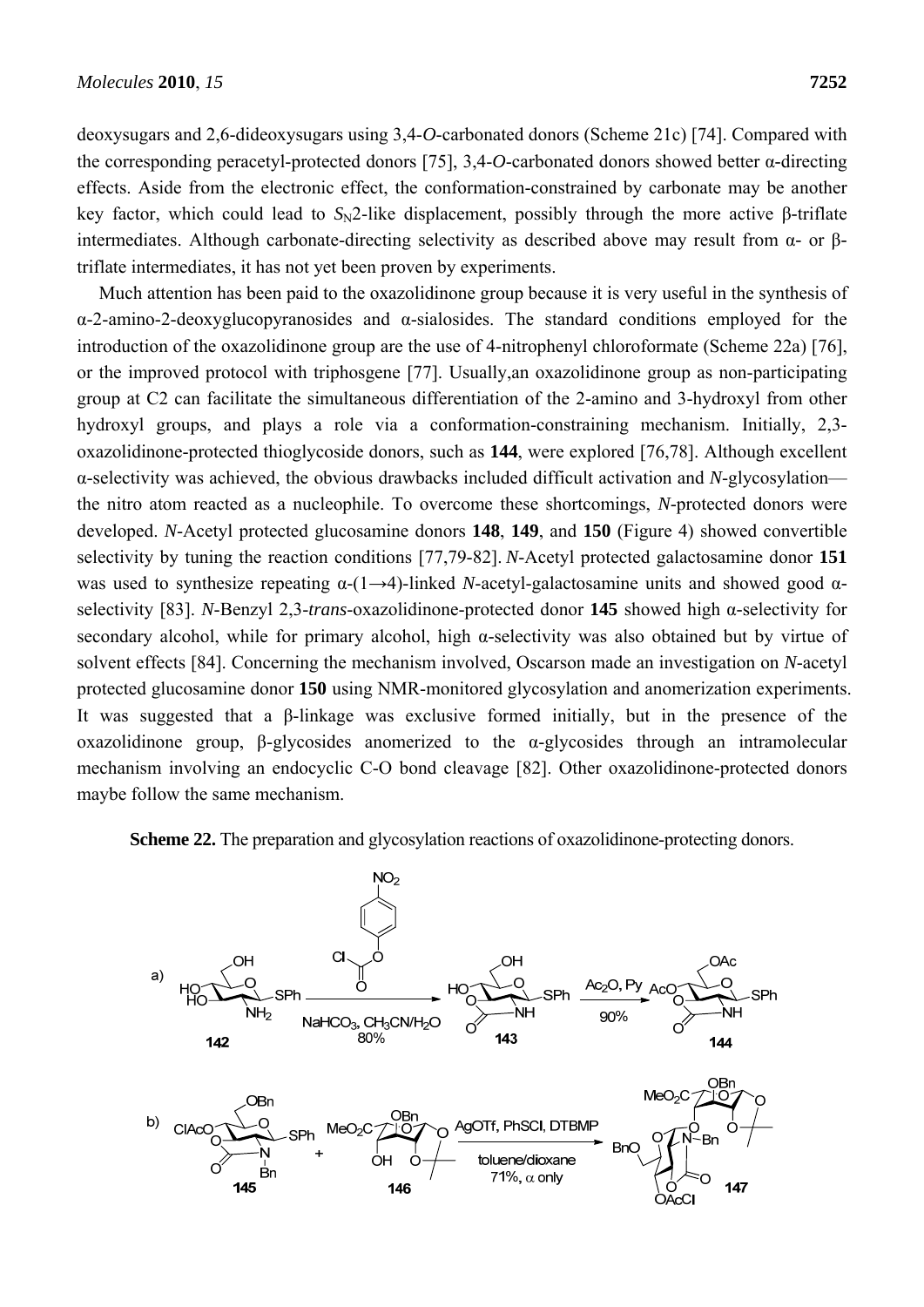



The oxazolidinone group was also successfully used in  $\alpha$ -sialylation reactions. Takahashi and coworkers reported sialylation reactions using 5-*N*,*4*-*O*-carbonyl-protected sialyl donor **152** [85]. This donor with 4,5-oxazolidinone and 7,8-*O*-dichloroacetyl groups showed not only high reactivity but also high α-selectivity. The α-sialylation product could be obtained quantitatively using donor **152** and acceptor **153** without assistance of nitrile solvent. Biologically important  $\alpha(2,8)$  and  $\alpha(2,9)$  polysialic acids such as **157** could also be prepared using this methodology (Scheme 23) [85,86]. However, the mechanism for this unique  $\alpha$ -sialylation was not examined in their work.

**Scheme 23.** α-Sialylation using the oxazolidinone-protected donor.



Crich made a comparison study between *N*-acetyl-5-*N*,4-*O*-carbonyl-protected sialyl donor and *N,N*-diacetyl sialyl donor, and showed the former exhibited superior yields and α-selectivity, which proved oxazolidinone group had positive influence on  $\alpha$ -sialylation in this system [87]. Recently, Hanashima reported a comparison study of silylene and oxazolidinone double-locked sialyl donors [88]. Donors **158** and **159**, which had an additional C5,7-DTBS lock, showed comparable α-selectivity with donor **160** when coupled with the C6-OH group of galactose acceptors. When the double-locked donors, especially **159**, were subjected to sialylation with the C3-OH group of galactosides such as **161**, they showed much better α-selectivity than **160** (Scheme 24). It was proposed that the silylene and oxazolidinone double-lock in **158** and **159** would stabilize the conformation of the pyranose ring more than the single oxazolidinone-type donor **160** (Figure 5). Such conformational constraints would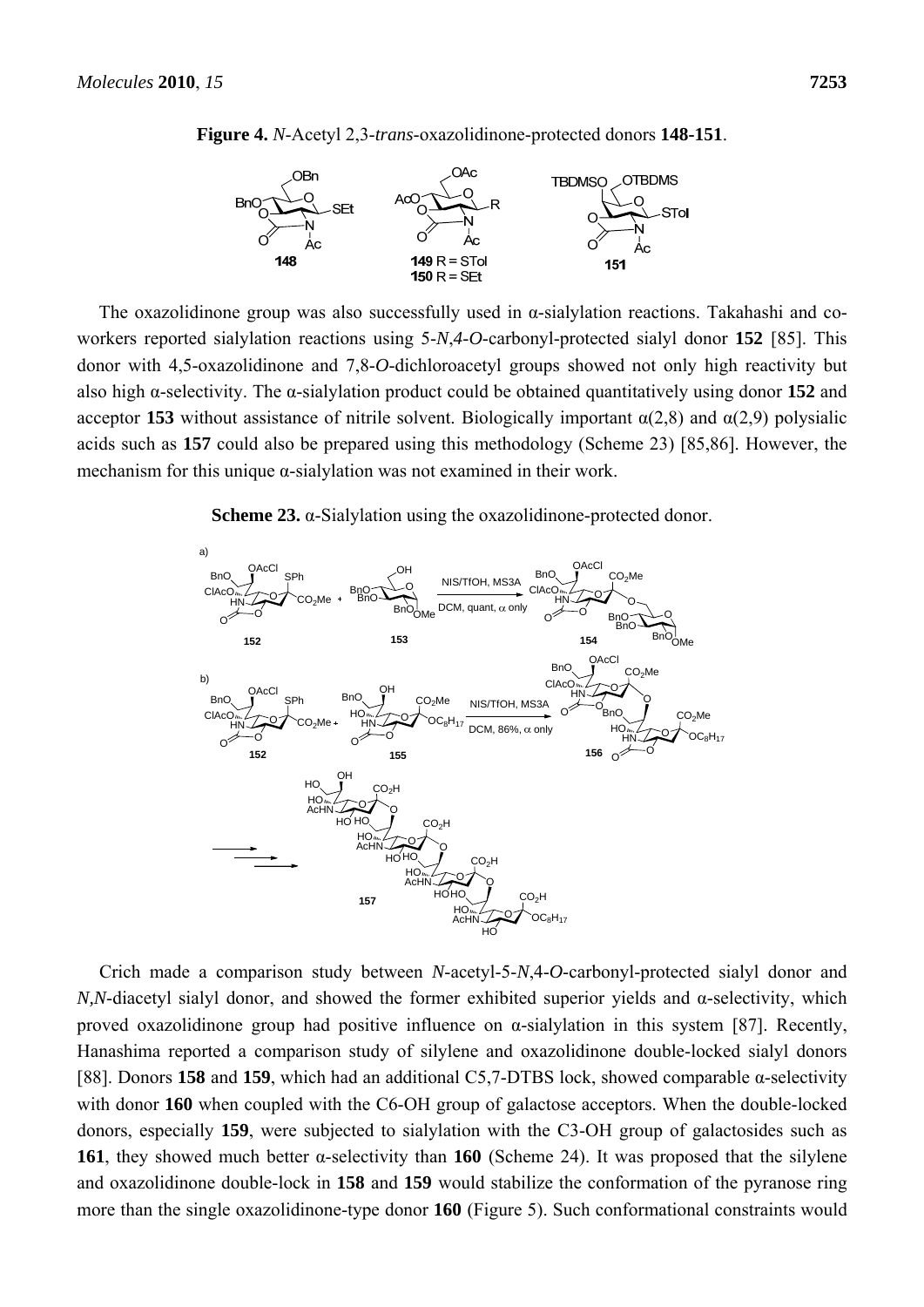$t$ Bu-

-śi

Ō

 $tBu$ 



**SPh** 

 $H<sub>l</sub>$ 

 $t$ Bu $\sim$ Si

 $tBu$ 

C

**Scheme 24.** The silylene and oxazolidinone double-locked donors and α-sialylation with them.



**Figure 5.** Plausible reaction mechanism of the donor **159**.

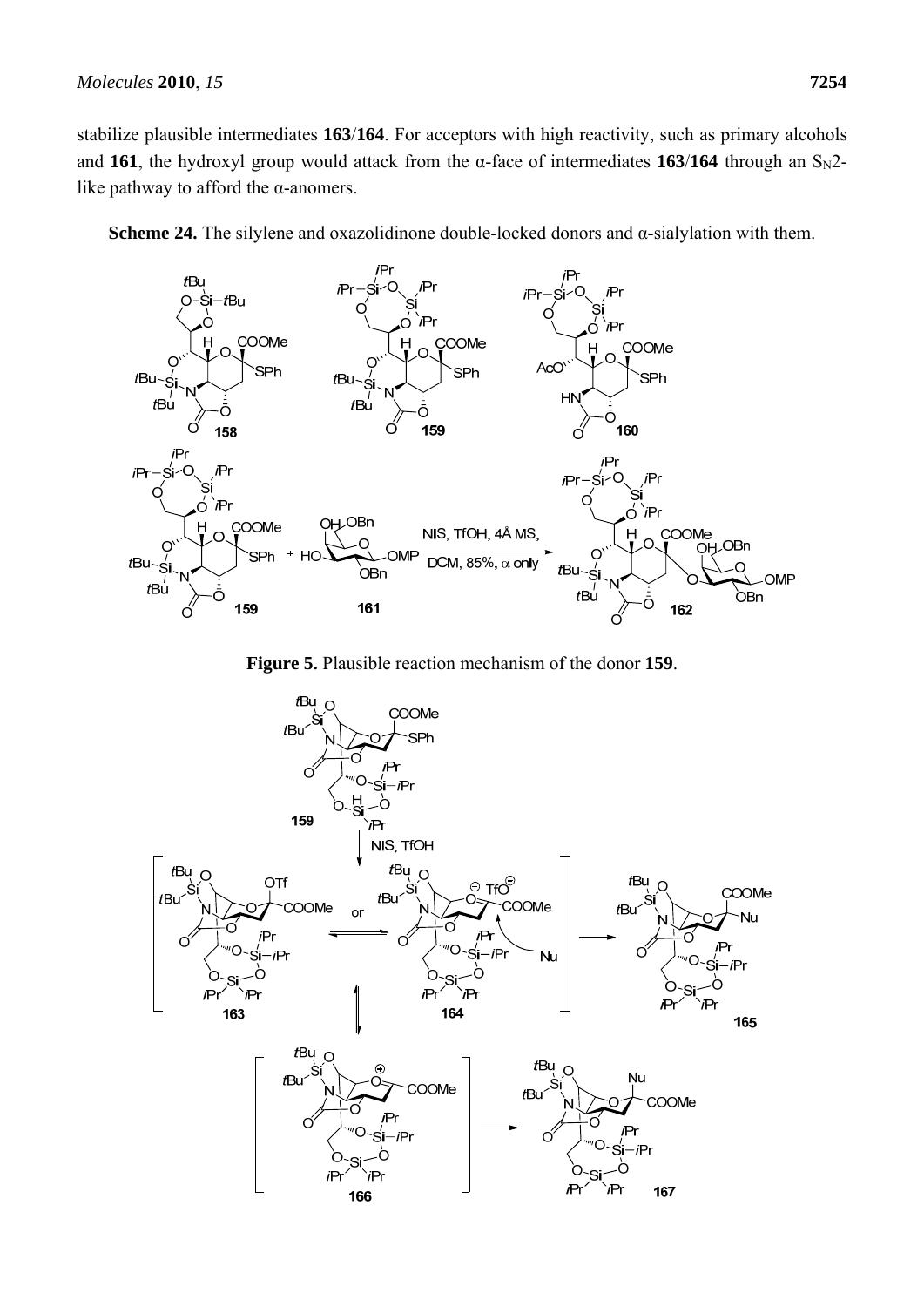In contrast, acceptors with low reactivity would find it difficult to react with relatively stable intermediates **163**/**164**. Thus, **163**/**164** would decompose to give highly reactive oxonium ion **166**, which could react with acceptors from the β-face to afford the β-anomers. Except these examples mentioned above, protecting groups at C5 of sialyl donors usually show a profound influence on the selectivity and reactivity of α-sialylation [89,90], which has been well summarized in other reviews [17,19].

## *3.3. Cyclic silyl groups*

Di-*tert*-butylsilylene (DTBS)-directed α-galactosylation was reported by Kiso [91-92]. In these works, both galactosaminyl and galactosyl donors were examined extensively. It was suggested that this method was compatible with a wide variety of leaving groups and common ether and ester protecting groups, even participating groups on C2 oxygen or nitrogen such as benzoyl, Troc, and Phth groups, and all gave α-predominant products (Scheme 25), except that it showed reversal selectivity when insoluble silver silicate was selected as a promoter for the corresponding glycosyl bromide donor.

**Scheme 25.** The glycosylation reaction with the donor having di-*tert-*butylsilylene.



The X-ray crystallographic analysis of the donor **171** showed a six-membered ring comprised of a 4,6-*O*-DTBS acetal moiety and a C4-C5-C6 bond adopted near half-chair conformation, which resulted in the *tert*-butyl group being positioned closer to the anomeric carbon. This implies that maybe the steric effect of the DTBS group leads to the  $\alpha$ -selectivity. Further explanation is as follows: "through-space electron donation" may account for the enormous  $\alpha$ -selectivity resulting from the DTBS effect [93,94] (Figure 6). Because of the strong stabilization of the oxocarbenium ion by axially oriented C4 electronegative substituent (through-space electron donation), participating groups on C2 oxygen or nitrogen could not participate with the intermediate oxocarbenium-ion effectively, together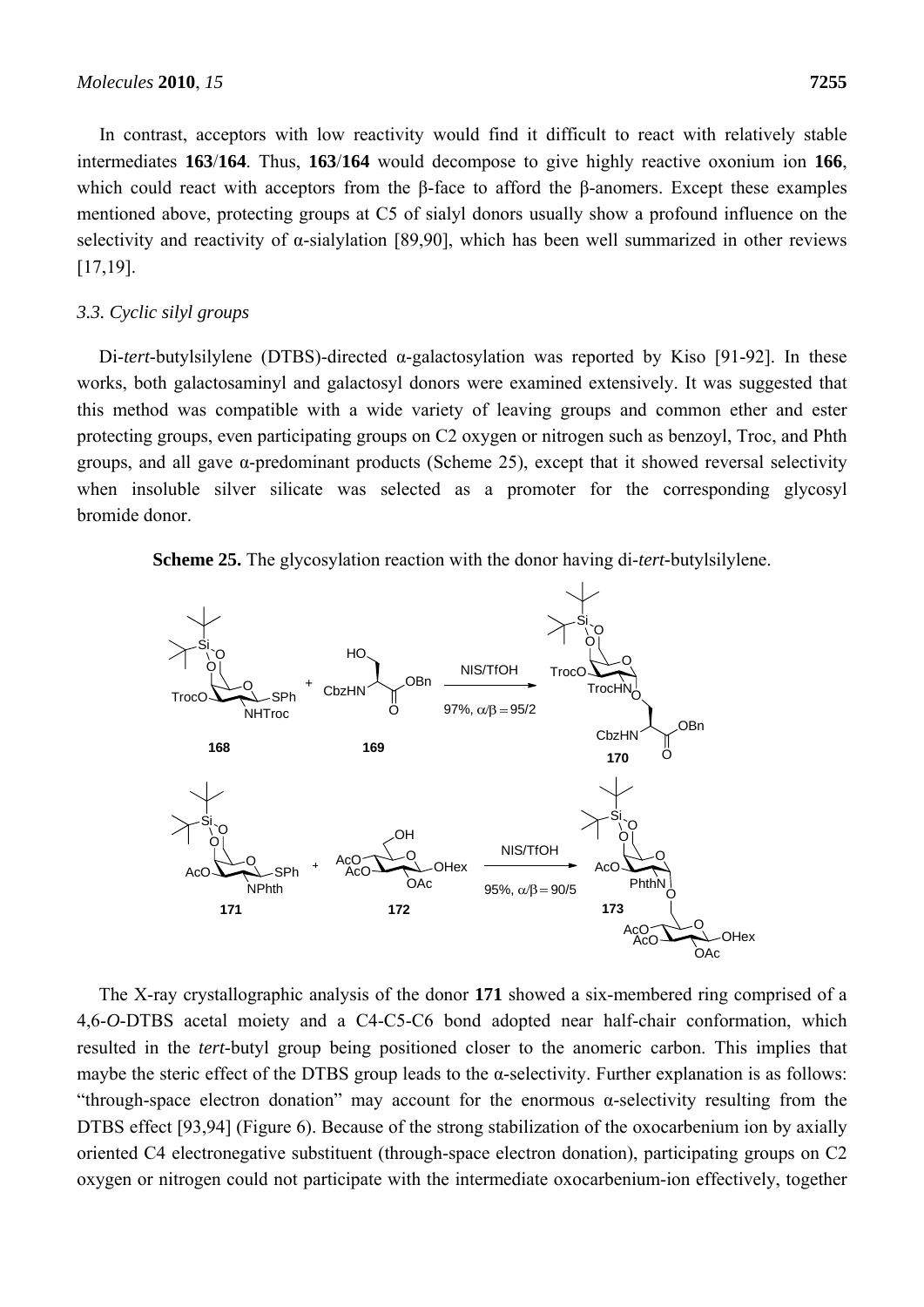with steric effect of the DTBS group, resulting in the high  $\alpha$ -selectivity. Recently, the synthesis of novel GM2 analogues based on this method was reported [95].



**Figure 6.** Proposed reaction mechanism for the DTBS-directed α-galactosylation.

3,5-*O*-Di-*tert-*butylsilylene group was used to construct β-arabinofuranosides (Scheme 26) [96], an important constituent of microbial and plant polysaccharides. It is difficult to introduce this kind of 1,2-*cis*-furanosides due to the weak anomeric effects and flexibilities of furan rings. Only indirect protocols had been reported previously [97]. This protecting group could lock the arabinosyl donor in the low-energy conformation  $E_3$ , in which nucleophilic attack from the β face was favored. As a result, a range of glycosylations of donor **179** with primary and secondary glycosyl acceptors gave the corresponding glycosides with excellent β*-*selectivity. Next, this methodology was successfully used to prepare compound **182**, a fragment of arabinogalactans in the primary plant cell wall (Figure 7). In order to probe the biosynthesis of arabinan-containing polysaccharides, Lowary also used this methodology to synthesize a docosanasaccharide and an octadecasaccharide in a highly convergent manner [98].

**Scheme 26.** The β-selective furanosylation with 3,5-*O*-di-*tert-*butylsilylene-protected arabinosyl donor **178**.

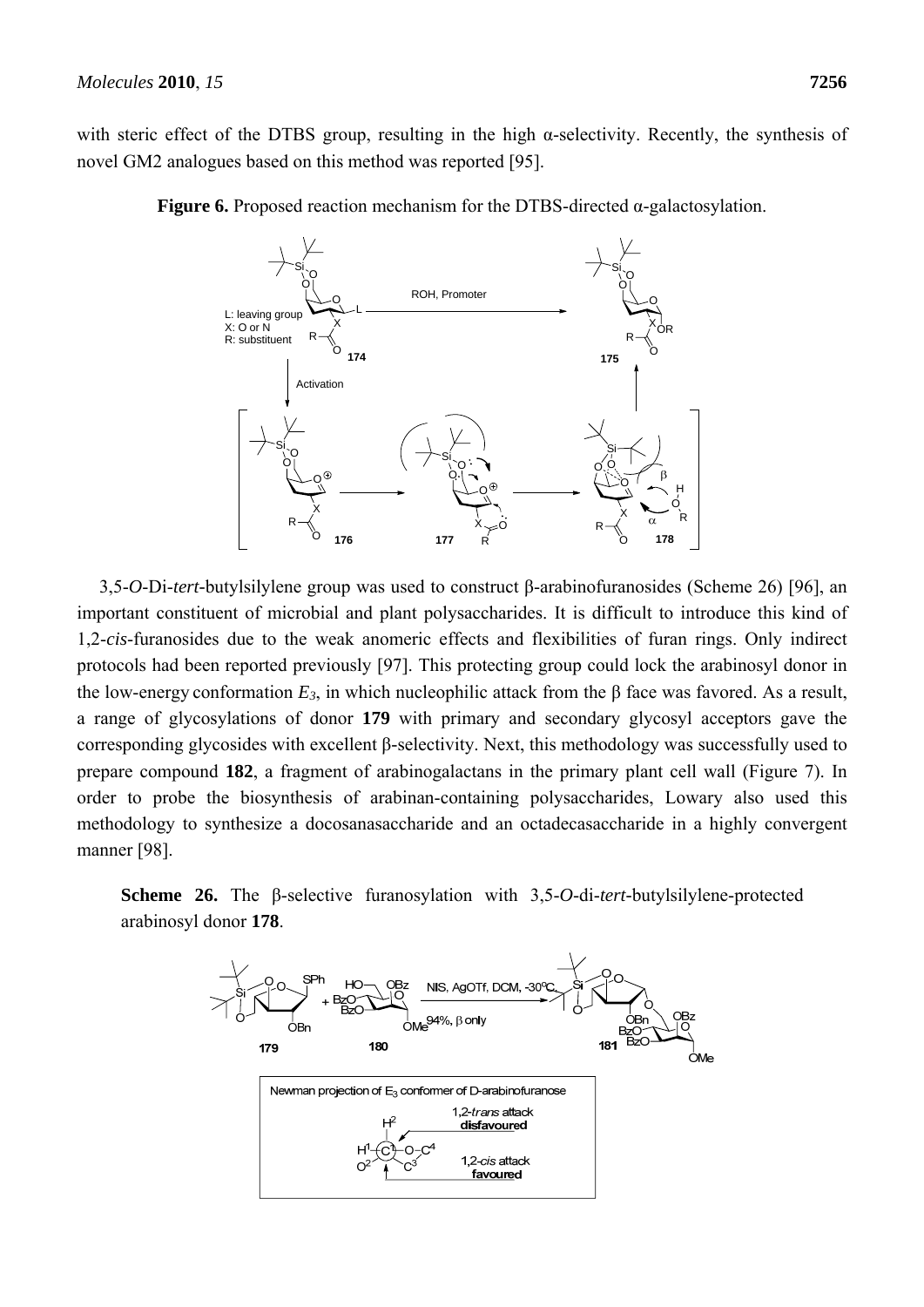

**Figure 7.** A fragment of arabinogalactans in the primary plant cell wall.

**Scheme 27.** The β-selective furanosylation with 3,5-*O*-tetraisopropyldisiloxanylidene-protected donor.



β-(1,2-*Cis*)-selective furanosylation using 3,5-*O*-tetraisopropyldisiloxanylidene (TIPDS) as conformation-constraining protecting group was explored by Ito and coworkers, revealing good βselectivity (Scheme 27) [99,100]. 3,5-*O*-Tetraisopropyldisiloxanylidene could lock the arabinofuranosyl donor **183** in the low-energy conformation  $E_3$ , in which nucleophilic attack inside the envelope was favored [101]. Molecular modeling studies of these glycosylated products showed the total energy of the β-linked product was lower than that of the α-isomer, suggesting that the formation of the β-isomer was the thermodynamically favored process. In the global minimum structure, the βproduct had pseudoaxially oriented glycosidic linkages, which may be favorable in light of the anomeric effect.

#### *3.4. Other conformation-constraining protecting groups*

The 3,4-*O*-bisacetal protecting system was used for β-selective glucosylation (Scheme 28). The donor **187** with a 3,4-*O*-bisacetal showed moderate β-selectivity but higher than that with the more electronically disarmed corresponding 3,4-*O*-carbonate [102], which showed that conformational factors could be more important than electronic factors here. According to Crich's mechanistic hypothesis for the glycosyl triflate-based glycosylations, the explanation could be found in the equilibria shown in Figure 8, which are similar to benzylidene-directed β-mannosylation. When the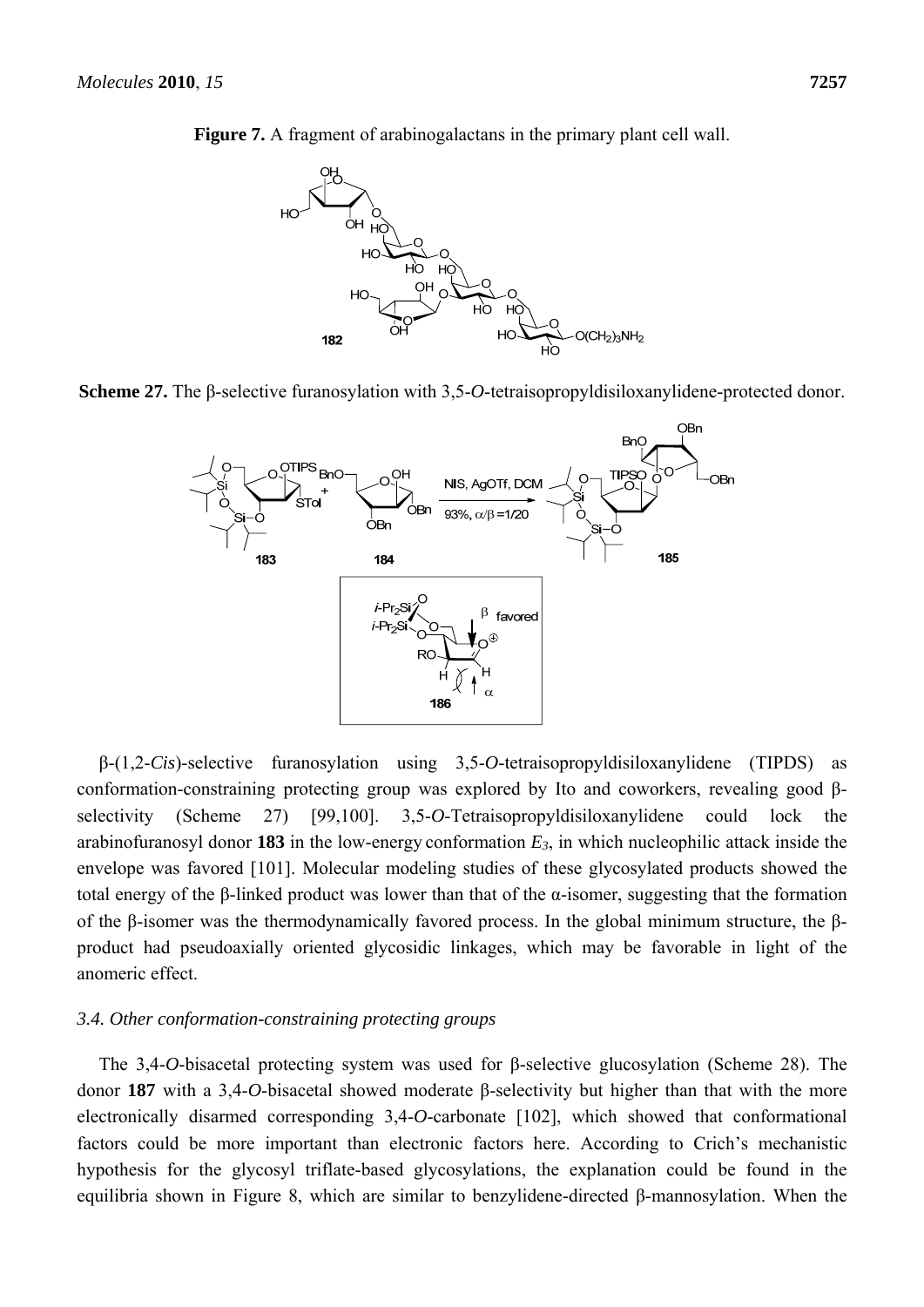covalent triflate **191** collapses to the contact ion pair **192** with its glycosyl oxacarbenium ion in a conformation approximating a  ${}^4H_3$  half-chair, the C2–O2 bond necessarily rotates down below the nominal pyranose plane leading to an increased steric interaction with the methoxy group of the bisacetal. It is this increased steric interaction that destabilizes the glycosyl cation sufficiently to bring about the observed β-selectivity. In donor **189** there is no longer a destabilizing steric interaction between the O2 protecting group and the cyclic protecting group spanning O3 and O4, resulting in anomeric mixtures.

**Scheme 28.** Comparision of donors **187** and **189** in glycosylation.







Conformationally restricted 2,3-*O*-xylylene-protected arabinofuranosyl donors were also reported in the stereoselective β-arabinofuranosylation (Scheme 29) [103]. It was found that the stereoselectivity of glycosylations was dependent on the reaction conditions, and the use of a 5-*O*-PMB-type donor **194** was essential for relative good β-selectivity. The detailed mechanism was not checked.

**Scheme 29.** β-Arabinofuranosylation of 2,3-*O*-xylylene-protected arabinofuranosyl donor **194**.



## **4. Conclusions**

Protecting groups play important roles in carbohydrate chemistry. As many kinds of protecting groups have been explored and used in recent years, the synthesis of oligosaccharides has made great progress, which will further benefit the development of glycobiology. However, current protecting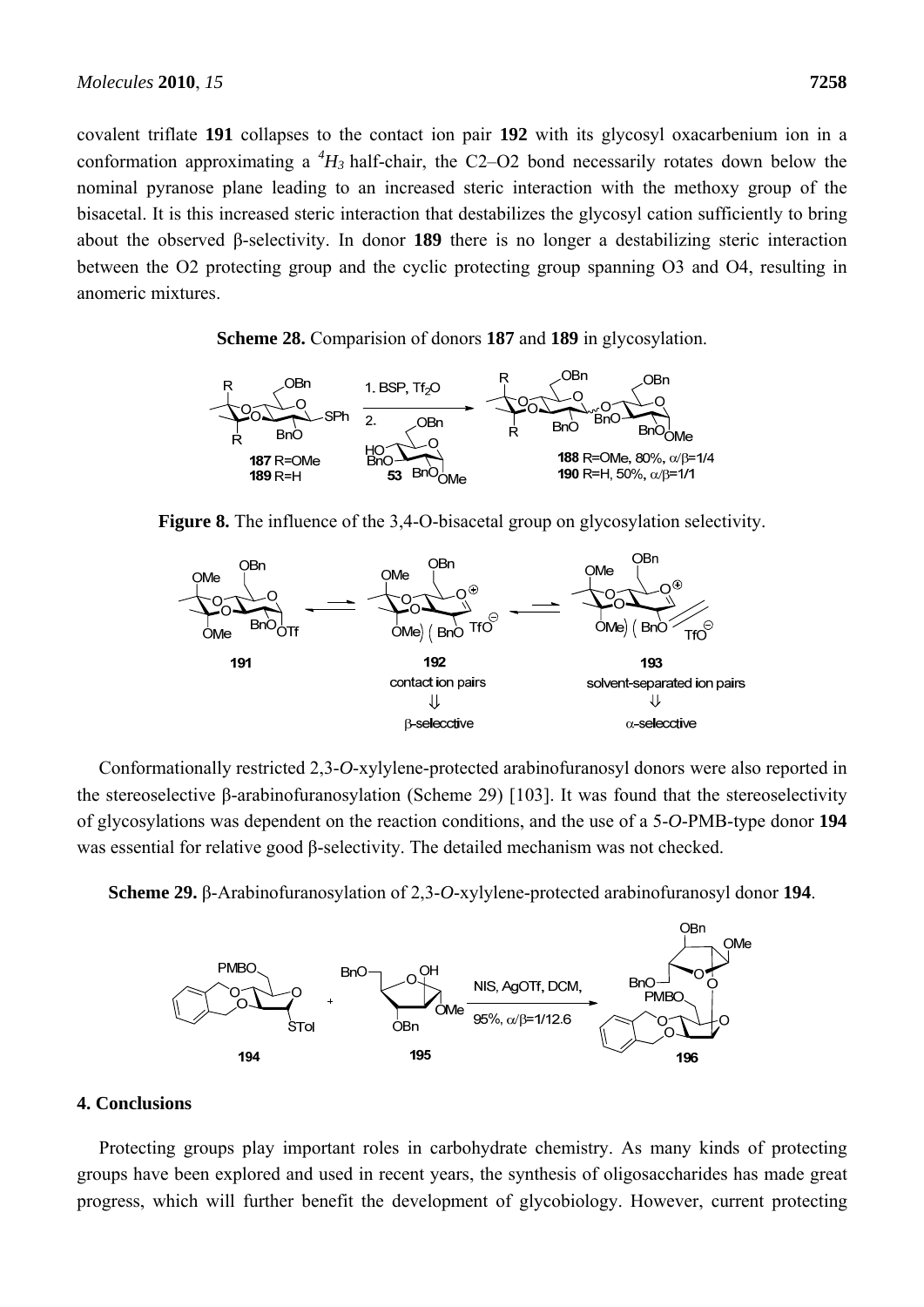groups are not ideal in many cases, and new protecting groups that enhance the glycosylation reactivity and control the stereochemistry outcomes of glycosylations are still needed. At present, some mechanism issues involving how protecting groups influence glycosylations are still ambiguous. The resolution of these problems will greatly promote the advances in stereocontrolled oligosaccharide synthesis.

# **Acknowledgements**

This work was financially supported by the National Natural Science Foundation of China (Grant No. 20732001) and the grant (2009ZX09501-011) from the Ministry of Science and Technology of China.

## **References**

- 1. Rudd, P.M.; Elliott, T.; Cresswell, P.; Wilson, I.A.; Dwek, R.A. Glycosylation and the immune system. *Science* **2001**, *291*, 2370-2376.
- 2. Bertozzi, C.R.; Kiessling, L.L. Chemical glycobiology. *Science* **2001**, *291*, 2357-2364.
- 3. Murrey, H.E.; Hsieh-Wilson, L.C. The chemical neurobiology of carbohydrates. *Chem. Rev.* **2008**,*108*, 1708-1731.
- 4. Walker-Nasir, E.; Kaleem, A.; Hoessli, D.C.; Khurshid, A.; Nasir-ud-Din. Galactose: a specifically recognized, terminal carbohydrate moiety in biological processes. *Curr. Org. Chem.* **2008**, *12*, 940-956.
- 5. Chen, S.; Fukuda, M. Cell type-specific roles of carbohydrates in tumor metastasis. *Methods Enzymol.* **2006**, *416*, 371-380.
- 6. Paulsen, H. Advances in selective chemical syntheses of complex oligosaccharides. *Angew. Chem. Int. Ed.* **1982**, *21*, 155-173.
- 7. Sears, P.; Wong, C.H. Toward automated synthesis of oligosaccharides and glycoproteins. *Science* **2001**, *291*, 2344-2350.
- 8. Wang, Y.H.; Ye, X.S.; Zhang, L.H. Oligosaccharide assembly by one-pot multi-step strategy. *Org. Biomol. Chem.* **2007**, *5*, 2189-2200.
- 9. Dhanawat, M.; Shrivastava, S.K. Solid-phase synthesis of oligosaccharide drugs: a review. *Mini-Rev. Med. Chem.* **2009**, *9*, 169-185.
- 10. Smoot, J.T.; Demchenko, A.V. Oligosaccharide synthesis: from conventional methods to modern expeditious strategies. *Adv. Carbohydr. Chem. Biochem.* **2009**, *62*, 161-250.
- 11. Castagner, B.; Seeberger, P.H. Automated solid phase oligosaccharide synthesis. In *Combinatorial Chemistry on Solid Supports*; Braese, S., Ed.; Springer-Verlag: Berlin, Germany, 2007; Volume 278, pp. 289-309.
- 12. Ojeda, R.; Terenti, O.; de Paz, J.L.; Martin-Lomas, M. Synthesis of heparin-like oligosaccharides on polymer supports. *Glycoconjugate J.* **2004**, *21*, 179-195.
- 13. Boltje, T.J.; Buskas, T.; Boons, G.J. Opportunities and challenges in synthetic oligosaccharide and glycoconjugate research. *Nat. Chem.* **2009**, *1*, 611-622.
- 14. Zhu, X.M.; Schmidt, R.R. New principles for glycoside-bond formation. *Angew. Chem. Int. Ed.* **2009**, *48*, 1900-1934.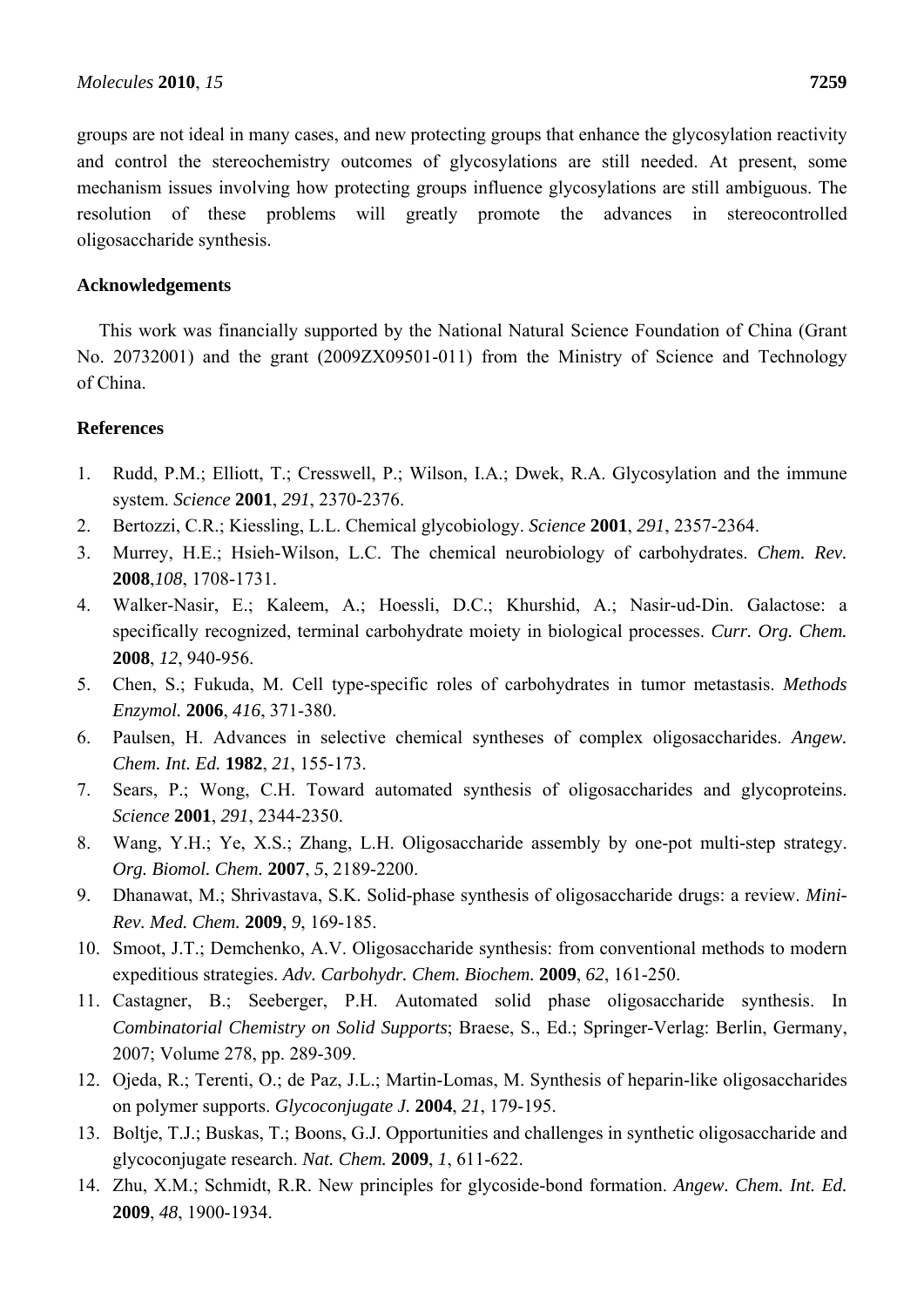- 15. El Ashry, E.S.H.; Rashed, N.; Ibrahim, E.S.I. Strategies of synthetic methodologies for constructing β-mannosidic linkage. *Curr. Org. Synth.* **2005**, *2*, 175-213.
- 16. Bongat, A.; Demchenko, A.V. Recent trends in the synthesis of *O*-glycosides of 2-amino-2 deoxysugars. *Carbohydr. Res.* **2007**, *342*, 374-406.
- 17. De Meo, C.; Priyadarshani, U. C-5 modifications in *N*-acetyl-neuraminic acid: scope and limitations. *Carbohydr. Res.* **2008**, *343*, 1540-1552.
- 18. Ress, D.K.; Linhardt, R.J. Sialic acid donors: Chemical synthesis and glycosylation. *Curr. Org. Synth.* **2004**, *1*, 31-46.
- 19. Liang, F.F.; Chen, L.; Xing, G.W. Recent advances in sialylation. *Chin. J. Org. Chem.* **2009**, *29*, 1317-1324.
- 20. Boons, G.J.; Demchenko, A.V. Recent advances in *O*-sialylation. *Chem. Rev.* **2000**, *100*, 4539-4566.
- 21. Zeng, Y.; Ning, J.; Kong, F. Remote control of  $\alpha$  or  $\beta$ -stereoselectivity in (1→3)-glucosylations in the presence of a C-2 ester capable of neighboring-group participation. *Carbohydr. Res.* **2003**, *338*, 307-311.
- 22. Zeng, Y.; Ning, J.; Kong, F. Pure α-linked products can be obtained in high yields in glycosylation with glucosyl trichloroacetimidate donors with a C2 ester capable of neighboring group participation. *Tetrahedron Lett.* **2002**, *43*, 3729-3733.
- 23. Seeberger, P.H.; Eckhardt, M.; Gutteridge, C.E.; Danishefsky, S.J. Coupling of glycal derived thioethyl glycosyl donors with glycal acceptors. An advance in the scope of the glycal assembly. *J. Am. Chem. Soc.* **1997**, *119*, 10064-10072.
- 24. Yu, H.; Williams, D.L.; Ensley, H.E. 4-Acetoxy-2,2-dimethylbutanoate: a useful carbohydrate protecting group for the selective formation of β-(1→3)-D-glucans. *Tetrahedron Lett.* **2005**, *46*, 3417-3421.
- 25. Crich, D.; Cai, F. Stereocontrolled glycoside and glycosyl ester synthesis. Neighboring group participation and hydrogenolysis of 3-(2'-Benzyloxyphenyl)-3,3-dimethylpropanoates. *Org. Lett.* **2007**, *9*, 1613-1615.
- 26. Ali, A.; van den Berg, R.; Overkleeft, H.S.; Filippov, D.V.; van der Marel, G.A.; Codee, J. Methylsulfonylethoxycarbonyl (Msc) and fluorous propylsulfonylethoxycarbonyl (Fpsc) as hydroxy-protecting groups in carbohydrate chemistry. *Tetrahedron Lett.* **2009**, *50*, 2185-2188.
- 27. Yamada, T.; Takemura, K.; Yoshida, J.; Yamago, S. Dialkylphosphates as stereodirecting protecting groups in oligosaccharide synthesis. *Angew. Chem. Int. Ed.* **2006**, *45*, 7575-7578.
- 28. Crich, D.; Sun, S. Are glycosyl triflates intermediates in the sulfoxide glycosylation method? A chemical and  ${}^{1}H$ ,  ${}^{13}C$ , and  ${}^{19}F$  NMR spectroscopic investigation. *J. Am. Chem. Soc.* **1997**, *119*, 11217-11223.
- 29. Mootoo, D.R.; Konradsson, P.; Udodong, U.; Fraser-Reid, B. Armed and disarmed n-pentenyl glycosides in saccharide couplings leading to oligosaccharides. *J. Am. Chem. Soc.* **1988**, *110*, 5583-5584.
- 30. Fraser-Reid, B.; Udodong, U.E.; Wu, Z.; Ottosson, H.; Merritt, J.R.; Rao, C.S.; Roberts, C.; Madsen, R. n-Pentenyl glycosides in organic chemistry: a contemporary example of serendipity. *Synlett* **1992**, 927-942.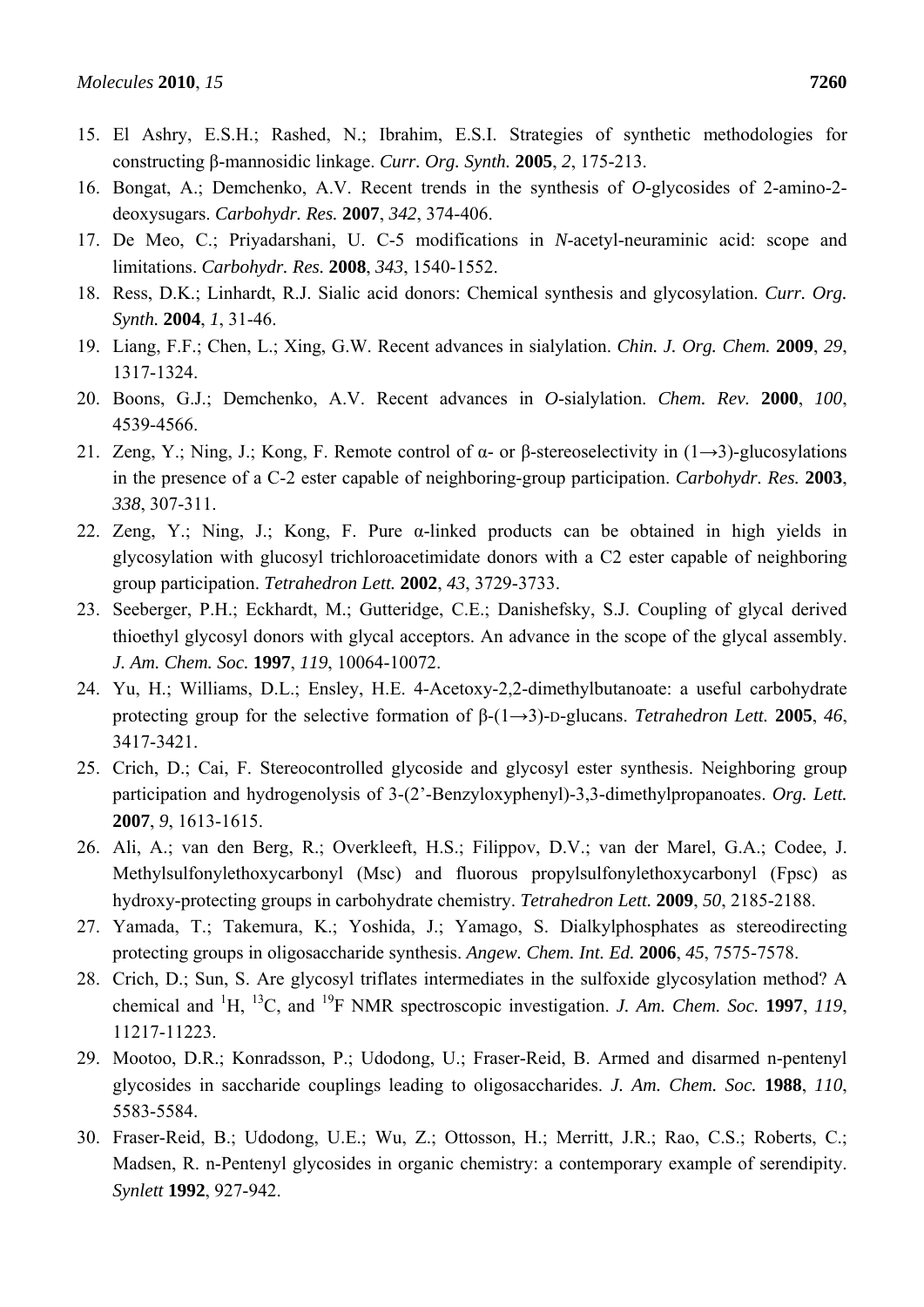- 31. Smoot, J.T.; Pornsuriyasak, P.; Demchenko, A.V. Development of an arming participating group for stereoselective glycosylation and chemoselective oligosaccharide synthesis. *Angew. Chem. Int. Ed.* **2005**, *44*, 7123-7126.
- 32. Kim, J.H.; Yang, H.; Boons, G.J. Stereoselective glycosylation reactions with chiral auxiliaries. *Angew. Chem. Int. Ed.* **2005**, *44*, 947-949.
- 33. Kim, J.H.; Yang, H.; Boons, G.J. Stereoselective glycosylations using chiral auxiliaries. In *Frontiers in Modern Carbohydrate Chemistry*; Demchenko, A.V., Ed.; American Chemical Society: Washington, DC, USA, 2007; Volume 960, pp. 73-90.
- 34. Kim, J.; Yang, H.; Park, J.; Boons, G. A general strategy for stereoselective glycosylations. *J. Am. Chem. Soc.* **2005**, *127*, 12090-12097.
- 35. Galili, U.; Macher, B.A.; Buehler, J.; Shohet, S.B. Human natural anti-α-galactosyl IgG. II. The specific recognition of α-(1→3)-linked galactose residues. *J. Exp. Med.* **1985**, *162*, 573-582.
- 36. Boltje, T.J.; Kim, J.; Park, J.; Boons, G.J. Chiral-auxiliary-mediated 1,2-*cis*-glycosylations for the solid-supported synthesis of a biologically important branched α-glucan. *Nat. Chem.* **2010**, *2*, 552-557.
- 37. Zhao, C.; Li, M.; Luo, Y.; Wu, W. Isolation and structural characterization of an immunestimulating polysaccharide from fuzi, *Aconitum carmichaeli*. *Carbohydr. Res.* **2006**, *341*, 485-491.
- 38. Amin, M.N.; Ishiwata, A.; Ito, Y. Synthesis of *N*-linked glycan derived from Gram-negative bacterium, *Campylobacter jejuni*. *Tetrahedron* **2007**, *63*, 8181-8198.
- 39. Tokimoto, H.; Fujimoto, Y.; Fukase, K.; Kusumotot, S. Stereoselective glycosylation using the long-range effect of a [2-(4-phenylbenzyl)oxycarbonyl]benzoyl group. *Tetrahedron: Asymmetry* **2005**, *16*, 441-447.
- 40. De Meo, C.; Kamat, M.N.; Demchenko, A.V. Remote participation-assisted synthesis of βmannosides. *Eur. J. Org. Chem.* **2005**, 706-711.
- 41. Demchenko, A.V.; Rousson, E.; Boons, G.J. Stereoselective 1,2-*cis*-galactosylation assisted by remote neighboring group participation and solvent effects. *Tetrahedron Lett.* **1999**, *40*, 6523-6526.
- 42. Mukaiyama, T.; Ishikawa, T.; Uchiro, H. Highly stereoselective synthesis of 2'-deoxy-αribonucleosides and 2-deoxy-α-*C*-ribofuranosides by remote stereocontrolled glycosylation. *Chem. Lett.* **1997**, *26*, 389-390.
- 43. Demchenko, A.V.; Rousson, E.; Boons, G.-J. Stereoselective 1,2-*cis*-galactosylation assisted by remote neighboring group participation and solvent effects. *Tetrahedron Lett.* **1999**, *40*, 6523-6526.
- 44. Takatani, M.; Matsuo, I.; Ito, Y. Pentafluoropropionyl and trifluoroacetyl groups for temporary hydroxyl group protection in oligomannoside synthesis. *Carbohydr. Res.* **2003**. *338*, 1073-1081.
- 45. Park, J.; Boltje, T.J.; Boons, G.J. Direct and stereoselective synthesis of α-linked 2 deoxyglycosides. *Org. Lett.* **2008**, *10*, 4367-4370.
- 46. Crich, D.; Yao, Q.L. Benzylidene acetal fragmentation route to 6-deoxy sugars: Direct reductive cleavage in the presence of ether protecting groups, permitting the efficient, highly stereocontrolled synthesis of β-D-rhamnosides from D-mannosyl glycosyl donors. Total synthesis of  $\alpha$ -D-Gal- $(1\rightarrow 3)$ - $\alpha$ -D-Rha- $(1\rightarrow 3)$ - $\beta$ -D-Rha- $(1\rightarrow 4)$ - $\beta$ -D-Glu-OMe, the repeating unit of the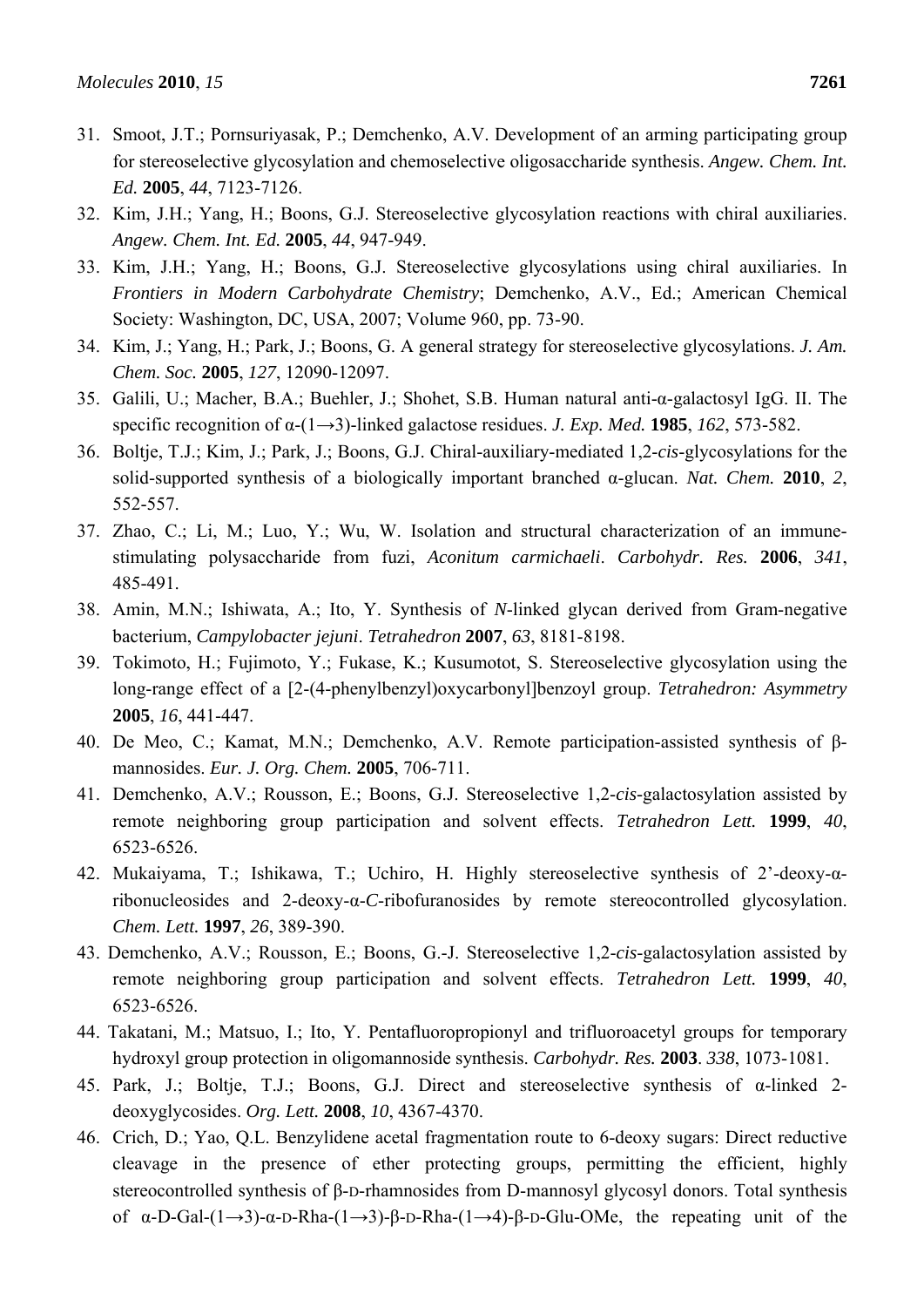antigenic lipopolysaccharide from *Escherichia hermannii* ATCC 33650 and 33652. *J. Am. Chem. Soc.* **2004**, *126*, 8232-8236.

- 47. Crich, D.; Li, H. Synthesis of the salmonella type  $E_1$  core trisaccharide as a probe for the generality of 1-(benzenesulfinyl)piperidine/triflic anhydride combination for glycosidic bond formation from thioglycosides. *J. Org. Chem.* **2002**, *67*, 4640-4646.
- 48. Crich, D.; Sun, S. Direct synthesis of β-mannopyranosides by the sulfoxide method. *J. Org. Chem.***1997**, *62*, 1198-1199.
- 49. Crich, D.; Sun, S. Formation of β-mannopyranosides of primary alcohols using the sulfoxide method. *J. Org. Chem.* **1996**, *61*, 4506-4507.
- 50. Crich, D.; Cai, W.L.; Dai, Z.M. Highly diastereoselective α-mannopyranosylation in the absence of participating protecting groups. *J. Org. Chem.* **2000**, *65*, 1291-1297.
- 51. Crich, D.; Xu, H.D. Direct stereocontrolled synthesis of 3-amino-3-deoxy-β-mannopyranosides: Importance of the nitrogen protecting group on stereoselectivity. *J. Org. Chem.* **2007**, *72*, 5183-5192.
- 52. Crich, D.; Hu, T.S.; Cai, F. Does neighboring group participation by non-vicinal esters play a role in glycosylation reactions? Effective probes for the detection of bridging intermediates. *J. Org. Chem.* **2008**, *73*, 8942-8953.
- 53. Baek, J.Y.; Lee, B.; Jo, M.G.; Kim, K.S. β-Directing effect of electron-withdrawing groups at O-3,O-4, and O-6 positions and α-directing effect by remote participation of 3-*O*-acyl and 6-*O*acetyl groups of donors in Mannopyranosylations. *J. Am. Chem. Soc.* **2009**, *131*, 17705-17713.
- 54. Litjens, R.; van den Bos, L.J.; Codee, J.; Overkleeft, H.S.; van der Marel, G.A. The use of cyclic bifunctional protecting groups in oligosaccharide synthesis - an overview. *Carbohydr. Res.* **2007**, *342*, 419-429.
- 55. Crich, D.; Chandrasekera, N.S. Mechanism of 4,6-*O*-benzylidene-directed β-mannosylation as determined by α-deuterium kinetic isotope effects. *Angew. Chem. Int. Ed.* **2004**, *43*, 5386-5389.
- 56. Jensen, H.H.; Nordstrøm, L.U.; Bols, M. The disarming effect of the 4,6-acetal group on glycoside reactivity: torsional or electronic? *J. Am. Chem. Soc.* **2004**, *126*, 9205-9213.
- 57. Huang, X.; Huang, L.; Wang, H.; Ye, X.S. Iterative one-pot synthesis of oligosaccharides. *Angew. Chem. Int. Ed.* **2004**, *43*, 5221-5224.
- 58. Crich, D. Mechanism of a chemical glycosylation reaction. *Acc. Chem. Res.* **2010**, *43*, 1144-1153.
- 59. Crich, D.; Wu, B. 1-Naphthylpropargyl ether group: A readily cleaved and sterically minimal protecting system for stereoselective glycosylation. *Org. Lett.* **2006**, *8*, 4879-4882.
- 60. Crich, D.; Jayalath, P.; Hutton, T.K. Enhanced diastereoselectivity in β-mannopyranosylation through the use of sterically minimal propargyl ether protecting groups. *J. Org. Chem.* **2006**, *71*, 3064-3070.
- 61. Codée, J.D.C.; Hossain, L.H.; Seeberger, P.H. Efficient installation of β-mannosides using a dehydrative coupling strategy. *Org. Lett.* **2005**, *7*, 3251-3254.
- 62. El-Badri, M.H.; Willenbring, D.; Tantillo, D.J.; Gervay-Hague, J. Mechanistic studies on the stereoselective formation of β-mannosides from mannosyl iodides using α-deuterium kinetic isotope effects. *J. Org. Chem.* **2007**, *72*, 4663-4672.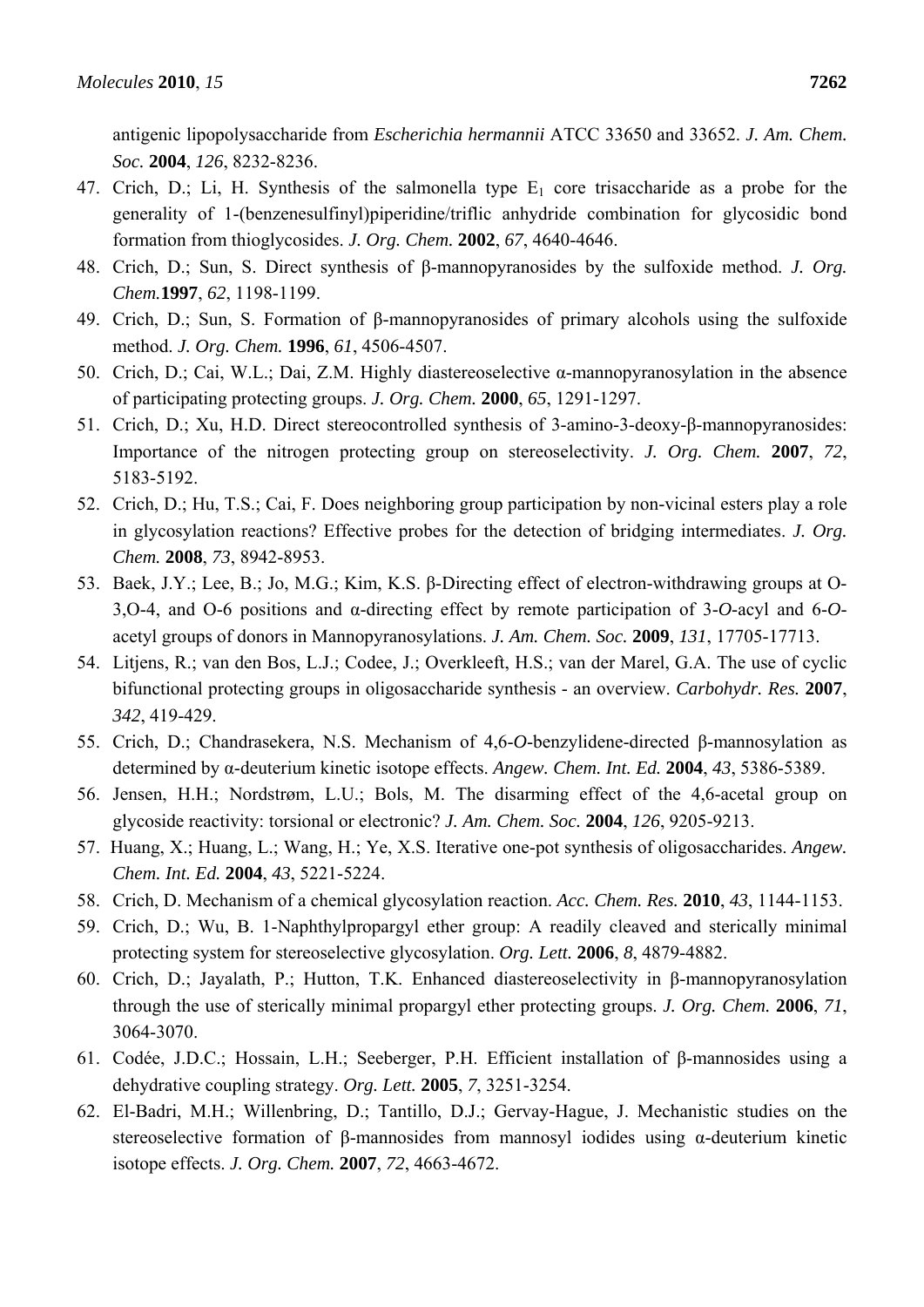- 63. Tsuda, T.; Arihara, R.; Sato, S.; Koshiba, M.; Nakamura, S.; Hashimoto, S. Direct and stereoselective synthesis of β-D-mannosides using 4,6-*O*-benzylidene-protected mannosyl diethyl phosphite as a donor. *Tetrahedron* **2005**, *61*, 10719-10733.
- 64. Baek, J.Y.; Choi, T.J.; Jeon, H.B.; Kim, K.S. A highly reactive and stereoselective β-mannopyranosylation system: mannosyl 4-pentenoate/PhSeOTf. *Angew. Chem. Int. Ed.* **2006**, *45*, 7436-7440.
- 65. Crich, D.; Dudkin, V. An unusual example of steric buttressing in glycosylation. *Tetrahedron Lett.* **2000**, *41*, 5643-5646.
- 66. Crich, D.; Jayalath, P. 2-O-Propargyl Ethers: Readily cleavable, minimally intrusive protecting groups for β-mannosyl donors. *Org. Lett.* **2005**, *7*, 2277-2280.
- 67. Crich, D.; Karatholuvhu, M.S. Application of the 4-trifluoromethylbenzenepropargyl ether group as an unhindered, electron deficient protecting group for stereoselective glycosylation. *J. Org. Chem.* **2008**, *73*, 5173-5176.
- 68. Crich, D.; Bowers, A.A. Synthesis of a  $\beta$ -(1→3)-D-rhamnotetraose by a one-pot, multiple radical fragmentation. *Org. Lett.* **2006**, *8*, 4327-4330.
- 69. Crich, D.; Yao, Q.J. The 4,6-*O*-[α-(2-(2-iodophenyl)ethylthiocarbonyl)benzylidene] protecting group: stereoselective glycosylation, reductive radical fragmentation, and synthesis of β-Drhamnopyranosides and other deoxy sugars. *Org. Lett.* **2003**, *5*, 2189-2191.
- 70. Crich, D.; Cai, W. Chemistry of 4,6-*O*-benzylidene-D-glycopyranosyl triflates: contrasting behavior between the gluco and manno series. *J. Org. Chem.* **1999**, *64*, 4926-4930.
- 71. Crich, D.; Vinogradova, O. On the Influence of the C2−O2 and C3−O3 bonds in 4,6-*O*benzylidene-directed β-mannopyranosylation and α-glucopyranosylation. *J. Org. Chem.* **2006**, *71*, 8473-8480.
- 72. Chen, L.; Kong, F. Unusual α-glycosylation with galactosyl donors with a C2 ester capable of neighboring group participation. *Tetrahedron Lett.* **2003**, *44*, 3691-3695.
- 73. Crich, D.; Jayalath, P. Stereocontrolled formation of β-glucosides and related linkages in the absence of neighboring group participation: Influence of a trans-fused 2,3-*O*-carbonate group. *J. Org. Chem.* **2005**, *70*, 7252-7259.
- 74. Lu, Y.S.; Li, Q.; Wang, Y.H.; Ye, X.S. Highly direct α-selective glycosylations of 3,4-*O*carbonate-protected 2-deoxy- and 2,6-dideoxythioglycosides by preactivation protocol. *Org. Lett.* **2008**, *10*, 3445-3448.
- 75. Lu, Y.S.; Li, Q.; Wang, Y.H.; Ye, X.S. Direct α-selective glycosylations of acetyl-protected 2 deoxy- and 2,6-dideoxythioglycosides by preactivation protocol. *Synlett* **2010**, 1519-1524.
- 76. Benakli, K.; Zha, C.; Kerns, R.J. Oxazolidinone protected 2-amino-2-deoxy-d-glucose derivatives as versatile intermediates in stereoselective oligosaccharide synthesis and the formation of αlinked glycosides. *J. Am. Chem. Soc.* **2001**, *123*, 9461-9462.
- 77. Boysen, M.; Gemma, E.; Lahmann, M.; Oscarson, S. Ethyl 2-acetamido-4,6-di-*O*-benzyl-2,3-*N*,*O*carbonyl-2-deoxy-1-thio-β-D-glycopyranoside as a versatile GlcNAc donor. *Chem. Commun.* **2005**, 3044-3046.
- 78. Kerns, R.J.; Zha, C.X.; Benakli, K.; Liang, Y.Z. Extended applications and potential limitations of ring-fused 2,3-oxazolidinone thioglycosides in glycoconjugate synthesis. *Tetrahedron Lett.* **2003**, *44*, 8069-8072.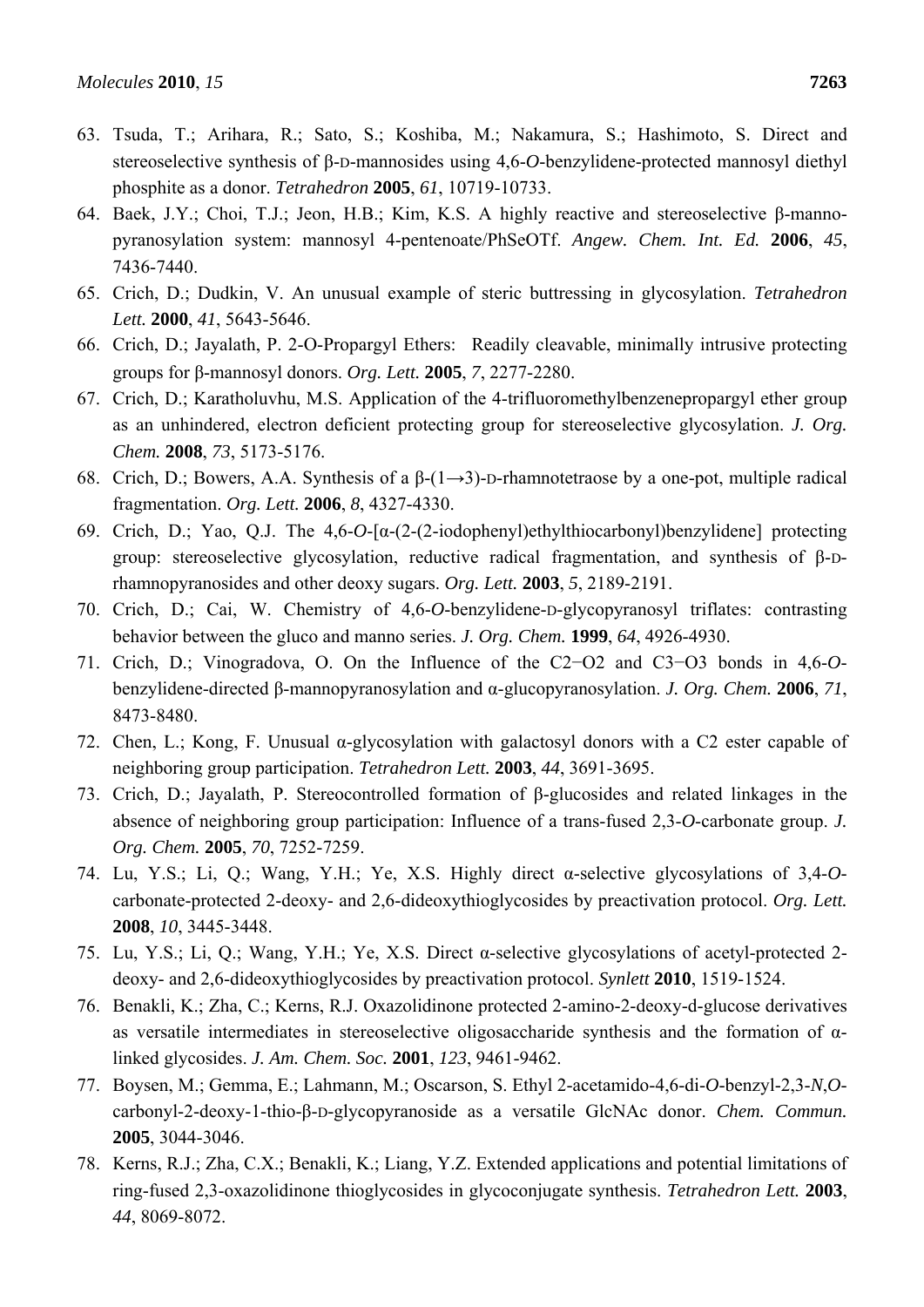- 79. Wei, P.; Kerns, R.J. Factors affecting stereocontrol during glycosidation of 2,3-oxazolidinoneprotected 1-tolylthio-*N*-acetyl-D-glucosamine. *J. Org. Chem.* **2005**, *70*, 4195-4198.
- 80. Geng, Y.Q.; Zhang, L.H.; Ye, X.S. Pre-activation protocol leading to highly stereoselectivitycontrollable glycosylations of oxazolidinone protected glucosamines. *Chem. Commun.* **2008**, 597-599.
- 81. Geng, Y.Q.; Zhang, L.H.; Ye, X.S. Stereoselectivity investigation on glycosylation of oxazolidinone protected 2-amino-2-deoxy-D-glucose donors based on pre-activation protocol. *Tetrahedron* **2008**, *64*, 4949-4958.
- 82. Olsson, J.D.M.; Eriksson, L.; Lahmann, M.; Oscarson, S. Investigations of glycosylation reactions with 2-*N*-acetyl-2*N*,3*O*-oxazolidinone-protected glucosamine donors. *J. Org. Chem.* **2008**, *73*, 7181-7188.
- 83. Yang, L.; Ye, X.S. A highly α-selective glycosylation for the convenient synthesis of repeating α- (1→4)-linked *N*-acetyl-galactosamine units. *Carbohydr. Res.* **2010**, *345*, 1713-1721.
- 84. Manabe, S.; Ishii, K.; Ito, Y. *N*-Benzyl-2,3-oxazolidinone as a glycosyl donor for selective αglycosylation and one-pot oligosaccharide synthesis involving 1,2-*cis*-glycosylation. *J. Am. Chem. Soc.* **2006**, *128*, 10666-10667.
- 85. Tanaka, H.; Nishiura, Y.; Takahashi, T. Stereoselective synthesis of oligo-α-(2,8)-sialic acids. *J. Am. Chem. Soc*. **2006**, *128*, 7124-7125.
- 86. Tanaka, H.; Nishiura, Y.; Takahashi, T. Stereoselective synthesis of α(2,9) di- to tetrasialic acids, using a 5,4-*N*,*O*-carbonyl protected thiosialoside. *J. Org. Chem.* **2009**, *74*, 4383-4386.
- 87. Crich, D.; Li, W. *O*-Sialylation with *N*-acetyl-5-*N*,4-*O*-carbonyl-protected thiosialoside donors in dichloromethane: facile and selective cleavage of the oxazolidinone ring. *J. Org. Chem.* **2007**, *72*, 2387-2391.
- 88. Hanashima, S.; Sato, K.; Ito, Y.; Yamaguchi, Y. Silylene/oxazolidinone double-locked sialic acid building blocks for efficient sialylation reactions in dichloromethane. *Eur. J. Org. Chem.* **2009**, 4215-4220.
- 89. Ando, H.; Koike, Y.; Ishida, H.; Kiso, M. Extending the possibility of an *N*-Troc-protected sialic acid donor toward variant sialo-glycoside synthesis. *Tetrahedron Lett.* **2003**, *44*, 6883-6886.
- 90. Adachi, M., Tanaka, H.; Takahashi, T. An effective sialylation method using *N*-Troc- and *N*-Fmoc-protected β-thiophenyl sialosides and application to the one-pot two-step synthesis of 2,6 sialyl-T antigen. *Synlett* **2004**, 609-614.
- 91. Imamura, A.; Ando, H.; Korogi, S.; Tanabe, G.; Muraoka, O.; Ishida, H.; Kiso, M. Di-tertbutylsilylene (DTBS) group-directed α-selective galactosylation unaffected by C-2 participating functionalities. *Tetrahedron Lett.* **2003**, *44*, 6725-6728.
- 92. Imamura, A.; Kimura, A.; Ando, H.; Ishida, H.; Kiso, M. Extended applications of di-*tert*butylsilylene-directed α-predominant galactosylation compatible with C2-participating groups toward the assembly of various glycosides. *Chem. Eur. J.* **2006**, *12*, 8862-8870.
- 93. Miljkovic, M.; Yeagley, D.; Deslongchamps, P.; Dory, Y. Experimental and theoretical evidence of through-space electrostatic stabilization of the incipient oxocarbenium ion by an axially oriented electronegative substituent during glycopyranoside acetolysis. *J. Org. Chem.* **1997**, *62*, 7597-7604.